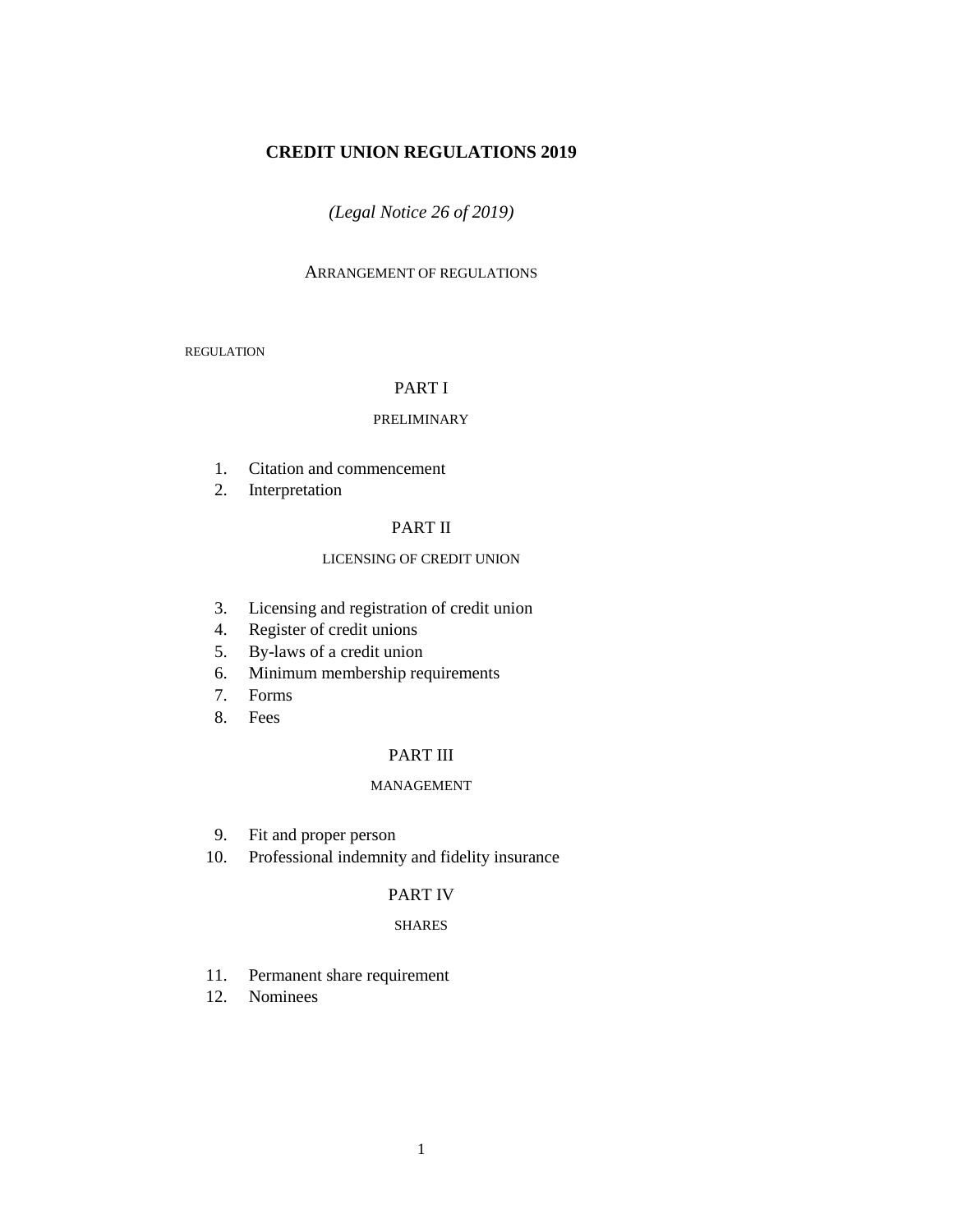## PART V

#### BORROWINGS AND LIQUIDITY

- 13. Share capital
- 14. Scheme for compliance with variance
- 15. Scheme for compliance with capital requirement
- 16. Conditions to ensure prudent management
- 17. Stabilisation fund
- 18. Liquidity requirements
- 19. Reserve fund requirements
- 20. Dividend and allocation of surplus

#### PART VI

### BUSINESS OF A CREDIT UNION

21. Enforcement of charge

# PART VII

#### LOAN ADMINISTRATION

- 22. Lending
- 23. Borrowing by member of a board of a credit union, committee members, officers and employees
- 24. Security for loans
- 25. Measuring loan impairment
- 26. Interest on loans
- 27. Interest on past due loans
- 28. Loan terms and conditions
- 29. Concentration limits
- 30. Large exposure limit
- 31. Lending requirements
- 32. Doubtful loans allowance
- 33. Doubtful loan charge off
- 34. Other financial asset allowance

## PART VIII

## PROPERTY AND FUNDS OF CREDIT UNION

- 35. Investments
- 36. Acceptance of deposits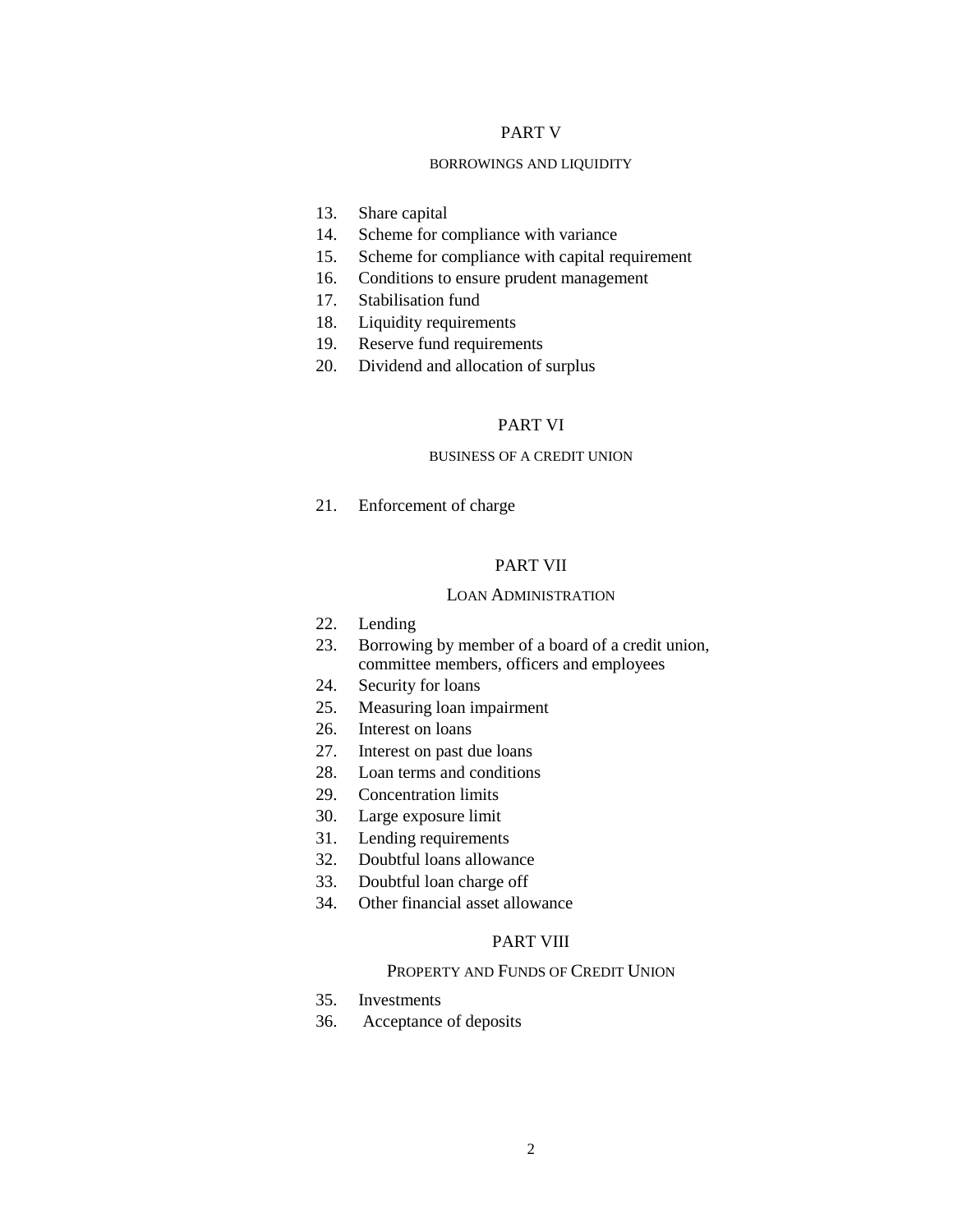# PART IX

## AMALGAMATION

- 37. Amalgamation of credit unions
- 38. Procedures for transfers

# PART X

## RECEIVERS AND RECEIVER-MANAGER

39. Appointment of receiver or judicial manager

# PART XI

## DISSOLUTION

- 40. Notice of dissolution
- 41. Certificate of revival

# PART XII

## DISPUTES

42. Referral of disputes

## PART XIII

## MISCELLANEOUS

43. Dormant accounts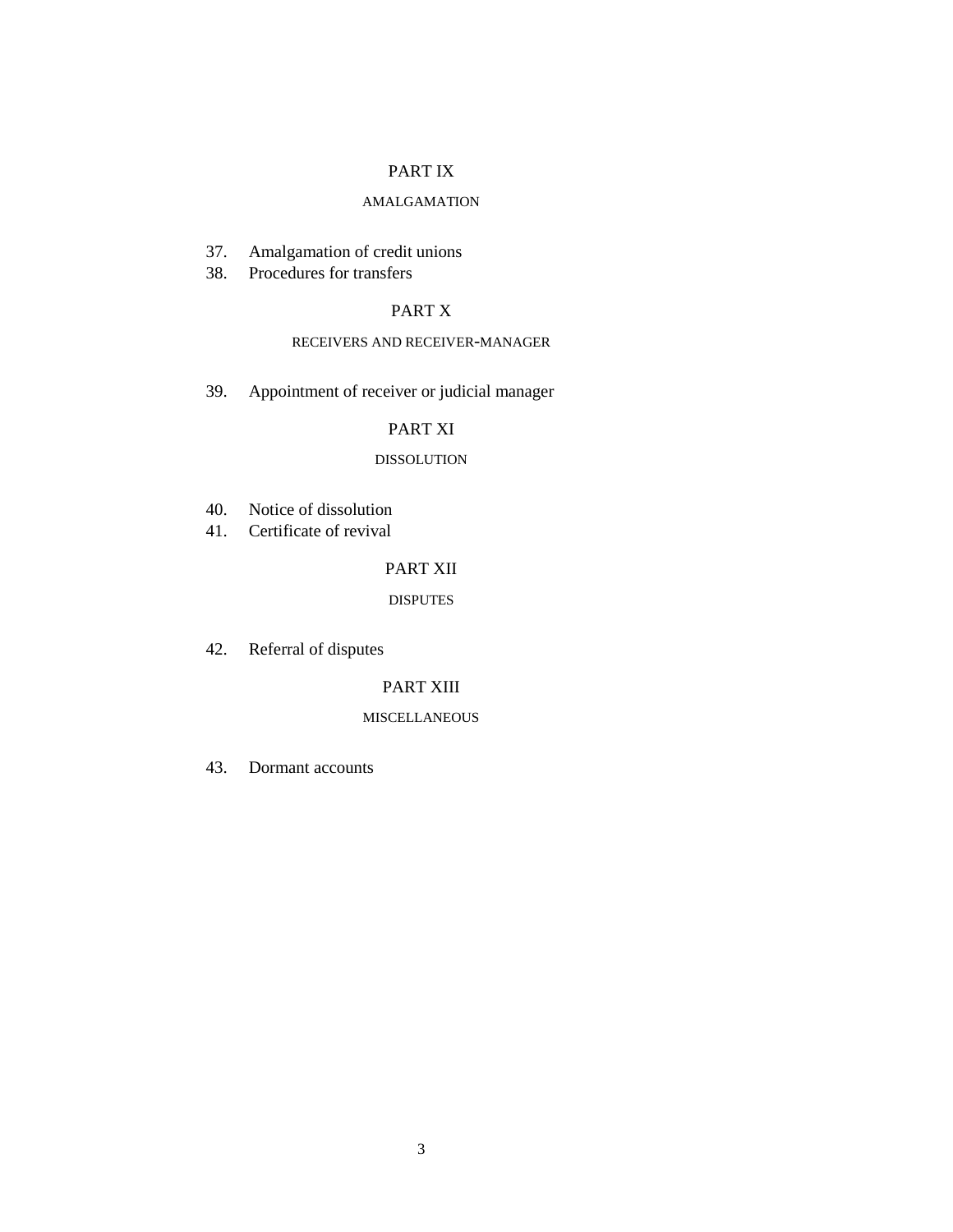## **CREDIT UNION REGULATIONS 2019**

## *(Legal Notice 26 of 2019)*

Made by the Minister under section 203 of the Credit Union Ordinance.

## PART I

#### PRELIMINARY

## **Citation and commencement**

**1.** These Regulations may be cited as the Credit Union Regulations 2019 and shall come into operation on the  $15<sup>th</sup>$  day of September 2019.

### **Interpretation**

- **2.** In these Regulations—
- "amalgamation" is the combination of one or more credit unions into a new credit union;
- "document" means a report, return or other document required to be sent to the Commission pursuant to the Ordinance or these Regulations;
- "dormant account" means an account established in a credit union on which no transactions has been originated by the member for a period specified in the Dormant Account Ordinance and as specified in the by-laws;
- "financial year" of a credit union means a calendar year or any other twelve-month period specified in the by-laws;
- "form approved by the Commission" means a form established as a form approved by the Commission under section 44 of the Financial Services Ordinance;
- "total assets" mean the sum of all assets that appear on the statement of financial position of the relevant monthly financial statements.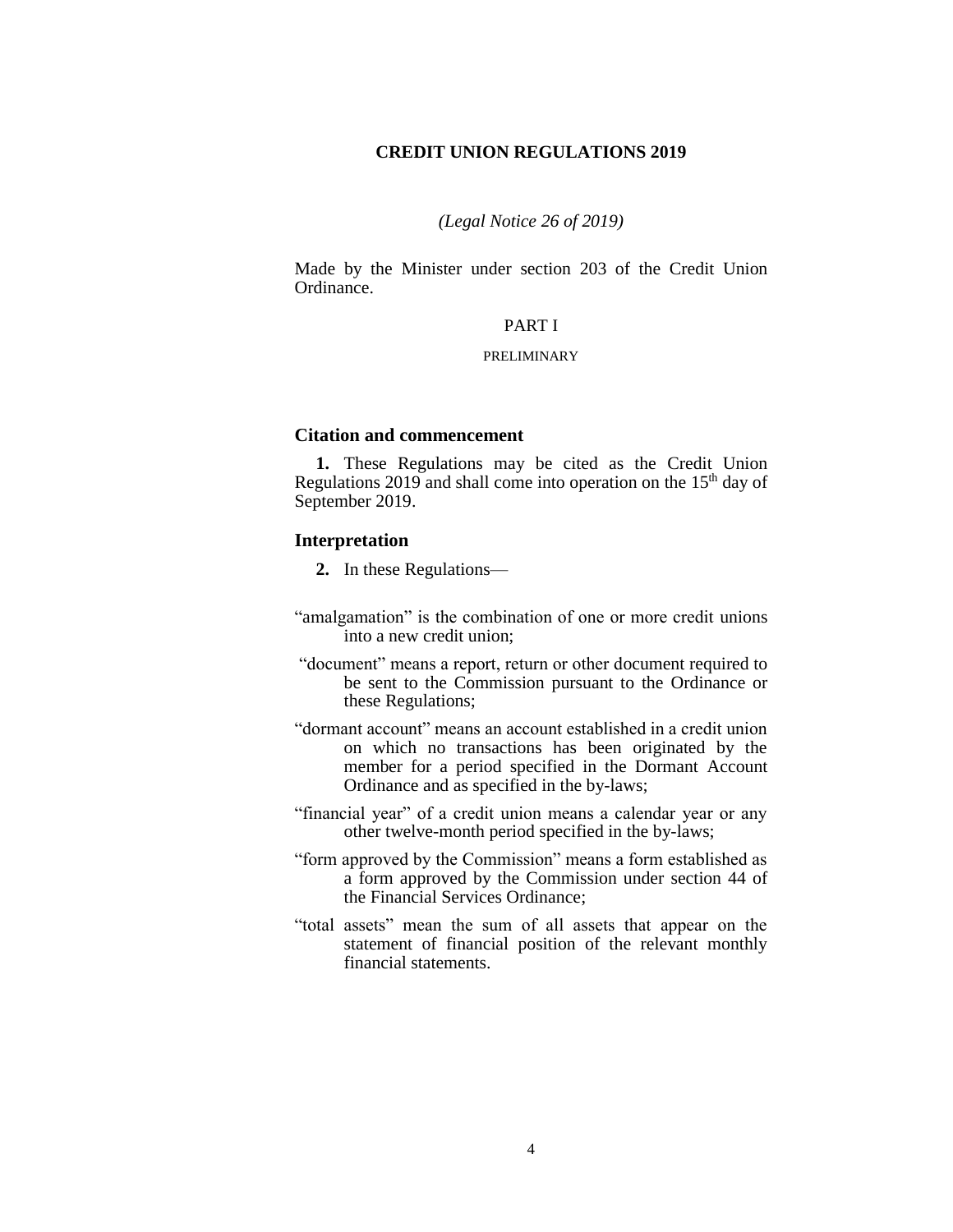### PART II

## LICENSING OF CREDIT UNION

#### **Licensing and registration of a credit union**

**3.** (1) Pursuant to Part III of the Ordinance, an application for the licensing of a credit union shall be made in a form specified by the Commission and shall be accompanied by the fee specified in Schedule 7 of the Ordinance.

(2) Pursuant to section 52 of the Ordinance, any cancellation of the licence of a credit union shall be noted in the Register within seven days of cancellation.

### **Register of credit unions**

**4.** (1) All entries onto the register of a credit union shall be made by the Commission under the authority of the Managing Director or his appointee.

(2) For the purposes of section 90 of the Ordinance, the Register shall contain in respect of each credit union—

- *(a)* its name;
- *(b)* its principal address;
- *(c)* the address of its place(s) of business;
- *(d)* the date of its registration;
- *(e)* the date its by-laws are adopted by members;
- *(f)* the date its by-laws are approved by the Commission;
- *(g)* its founding members;
- *(h)* the date that amendments are made to the by-laws;
- *(i)* the date that a name change is made;
- *(j)* any other details considered relevant by the Commission; and
- *(k)* the issue and cancellation of a licence.

(3) The Commission shall be notified of any changes within fourteen days of any change in particulars required to be registered under this regulation.

(4) The register of credit unions shall be open to public inspection at the Commission's office during the normal hours of business for a nominal fee of \$50.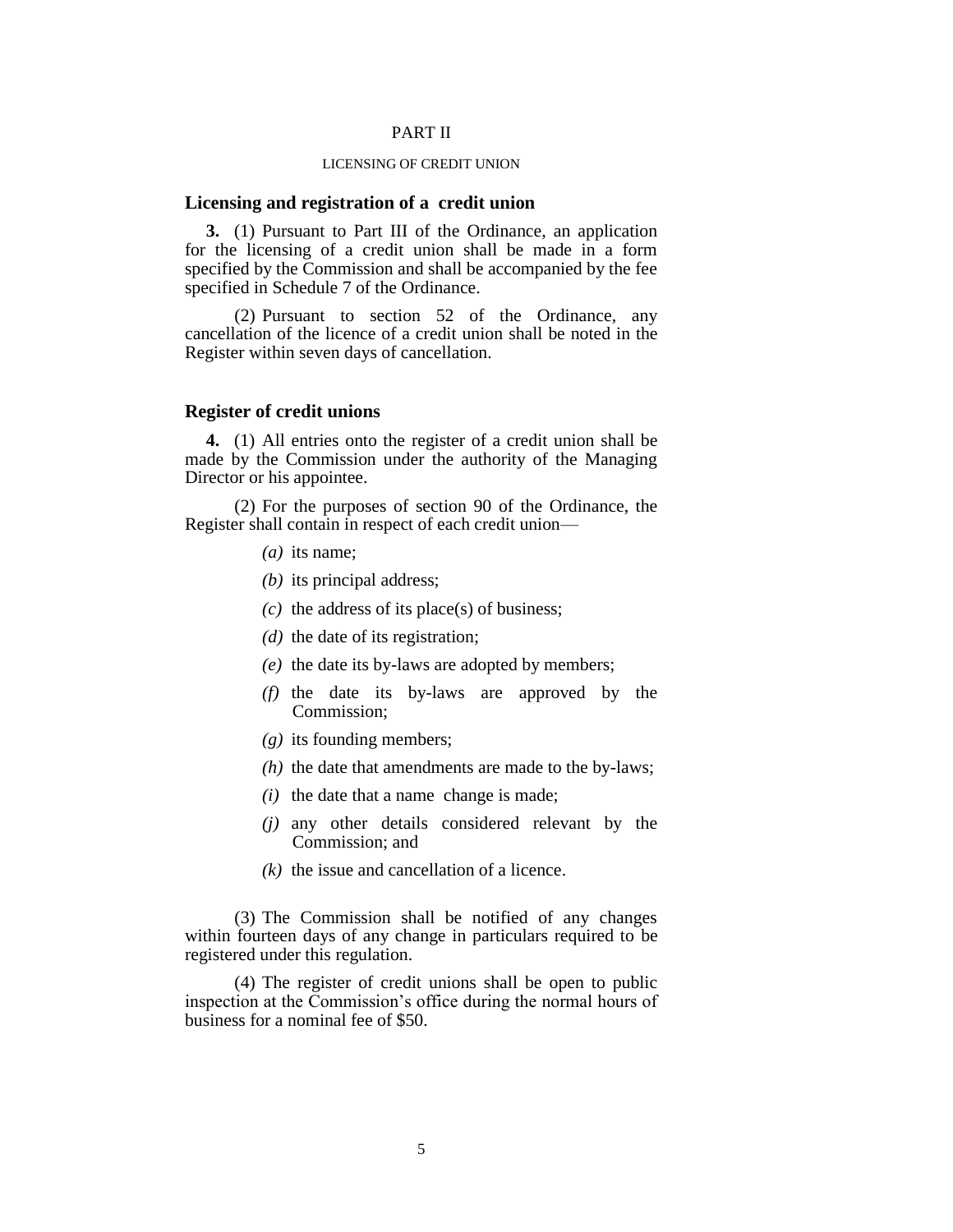## **By-laws of a credit union**

**5.** For the purposes of section 12 of the Ordinance, a credit union shall include at a minimum in its by-laws provisions regarding—

- *(a)* the credit union's area of operations and common bond of membership;
- *(b)* the manner of raising funds to meet the objectives of the credit union;
- *(c)* the redemption of shares and payment of any balances due on termination of membership;
- *(d)* the nature and extent of the liability of members; and
- *(e)* the conditions on which loans may be made to members.

## **Minimum membership requirements**

**6.** (1) Where the membership of a credit union falls below the minimum required by section 13(2) of the Ordinance, the credit union shall immediately notify the Commission and the remaining members.

(2) The Commission may grant such period of time for the credit union to restore its membership to the statutory minimum, failing which its licence may be cancelled.

#### **Forms**

**7.** Any forms required shall be a form as approved by the Commission for the purposes of the Ordinance, these Regulations and the Prudential Standards.

## **Fees**

**8.** The fees to be paid under the Ordinance and the Regulations are those fixed in Schedule 7 of the Ordinance.

### PART III

## MANAGEMENT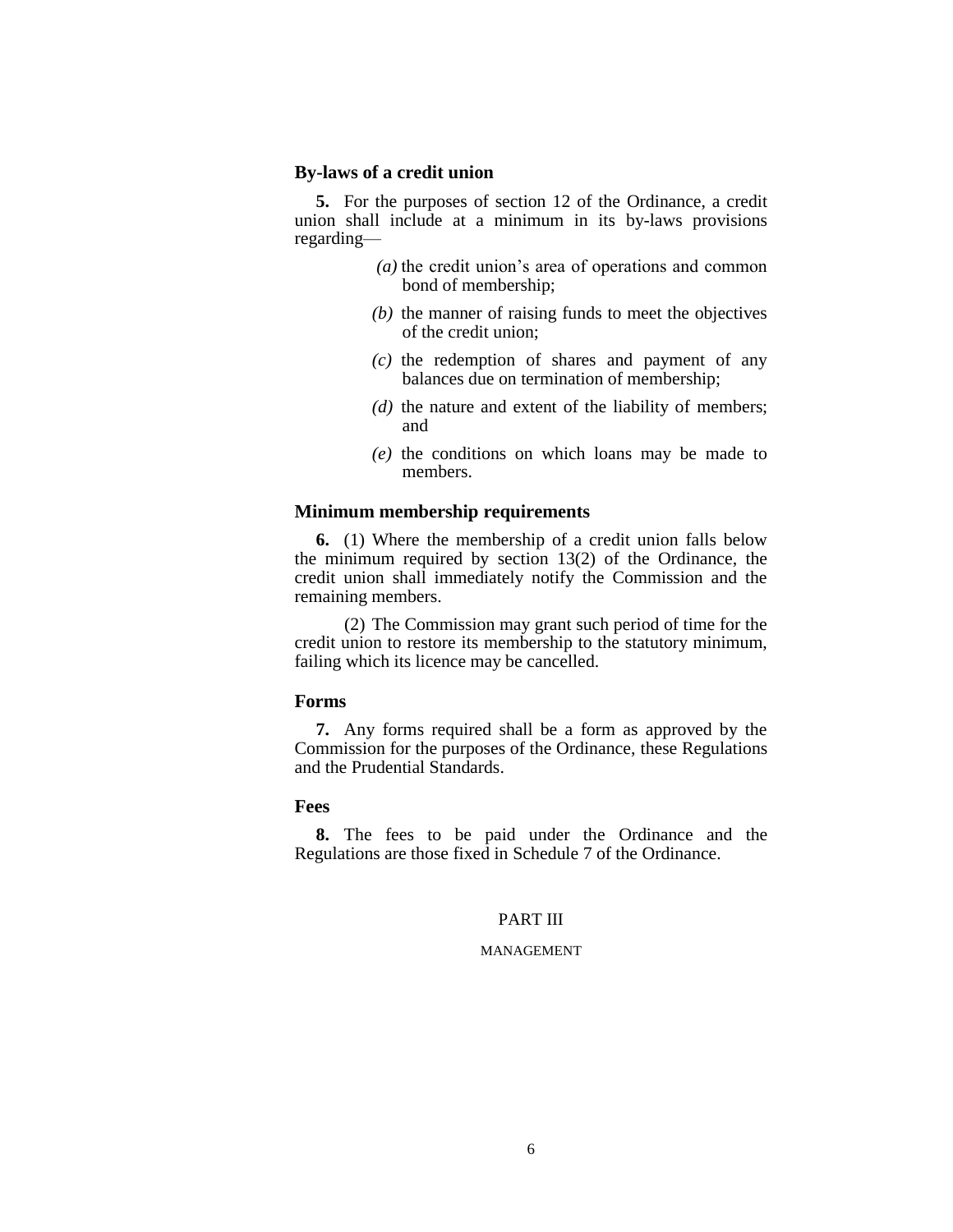### **Fit and proper**

**9.** (1) No officer shall assume or occupy office unless the Commission determines that the officer is a fit and proper person in accordance with Schedule 2 of the Ordinance and it has given its formal written approval.

(2) Following any election or special election to the board or any committee of the credit union the secretary shall submit to the Commission the particulars of each elected officer for approval.

(3) The Commission shall within six weeks of the submission of the particulars of an elected officer review the submission in accordance with Schedule 2 of the Ordinance, to determine whether the person is a fit and proper person.

(4) Where the Commission refuses to approve an elected officer, the credit union shall nominate another person pursuant to its by-laws to be appointed.

### **Fidelity insurance**

**10.** (1) A credit union shall, at all times, maintain such fidelity and other insurance as is appropriate taking into account the nature, size, complexity, structure and diversity of its licensed business.

(2) Without limiting subregulation (1), the insurance required to be maintained under subregulation (1) shall, except to the extent that the Commission otherwise permits in writing—

- *(a)* cover the negligence of, and errors and omissions by, the licensee, the dishonesty of its employees and the loss and theft of documents (extending to liability, the costs of replacement, the reinstatement of data and the increased costs of working);
- *(b)* include costs and expenses;
- *(c)* be for a minimum amount of cover of \$50,000 for any one claim and \$1,000,000 in aggregate.

(3) A credit union shall notify the Commission in writing of any limitations in cover that may apply to its licensed business.

(4) In the event that the aggregate level of cover provided under an insurance policy required under subregulation (1) is depleted as a result of a claim on the policy, the credit union shall obtain re-instated cover that meets the requirements set out in this regulation.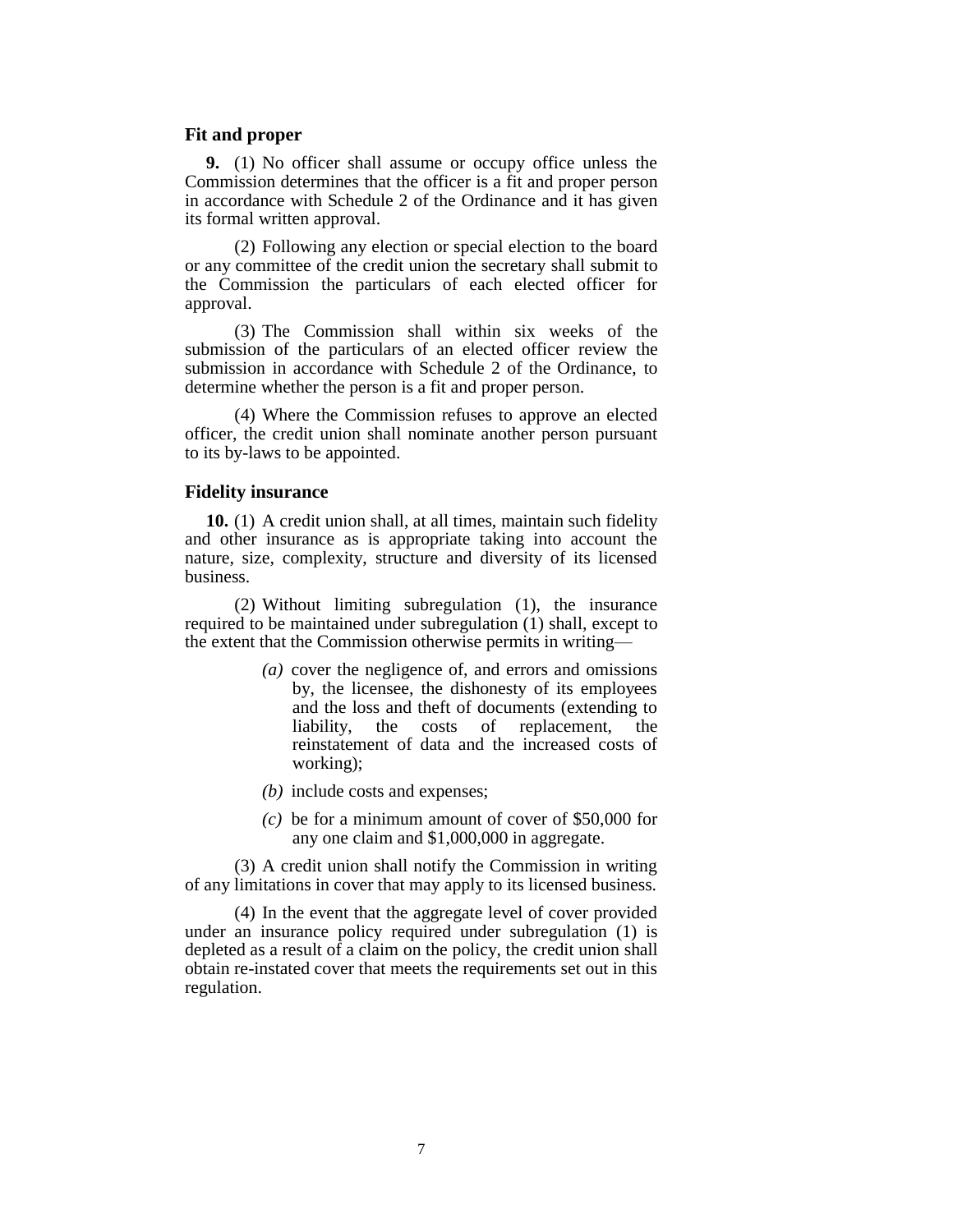(5) A credit union shall establish systems and controls to ensure compliance with the terms and conditions set out in an insurance policy required under subregulation (1), including in relation to the timely notification of events that may lead to a claim on the policy.

(6) The Commission may, on the application of a credit union, by written notice, vary the requirements specified in subregulations  $(1)$  to  $(5)$ .

#### PART IV

#### **SHARES**

### **Permanent share requirement**

**11**. A credit union shall define in its by-laws the minimum level of permanent shares required as a condition of membership pursuant to section 94(1) of the Ordinance.

### **Nominees**

**12.** (1) For the purposes of section 94 of the Ordinance, where more than one nominee is appointed by a member, the proportion of the member's shares or interest in the credit union to be transferred to each nominee shall be specified at the time of nomination.

(2) The value of shares transferred to a nominee shall be represented by the sum actually paid for those shares by the member.

(3) Where shares or interest is paid to a nominee who is a minor, a receipt given by his parent or guardian shall be sufficient discharge to the credit union.

## PART V

#### BORROWINGS AND LIQUIDITY

## **Share capital**

**13.** (1) Every credit union shall maintain adequate levels of capital to support its operations in accordance with the provisions of these Regulations.

(2) A credit union shall express its share capital in its bylaws as—

> *(a)* an amount of money divided into a specified number of shares set out in the by-laws; or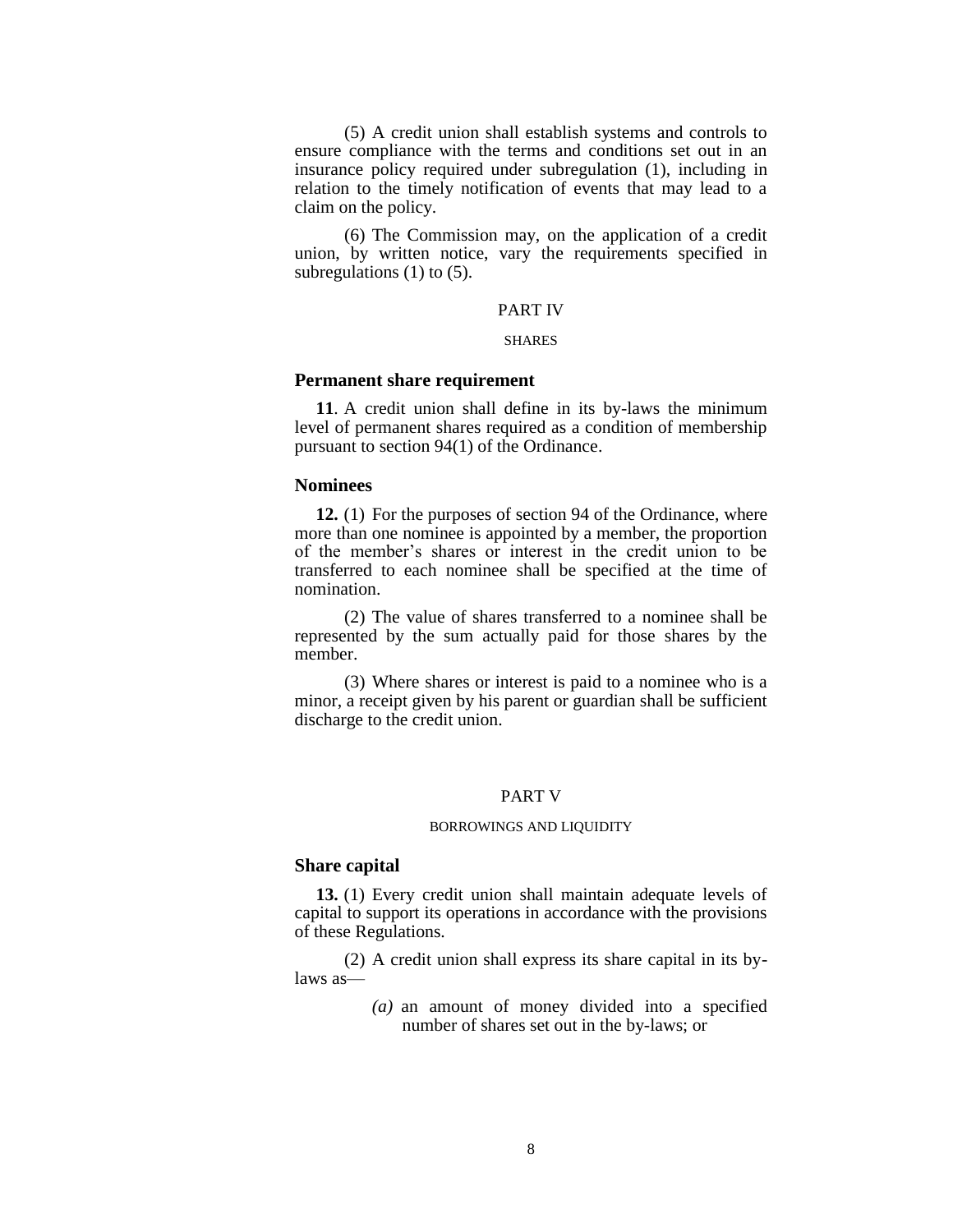*(b)* an amount comprising an unlimited number of shares with a specified par value.

(3) A credit union shall maintain at all times a risk based capital adequacy ratio of capital base to risk based assets of not less than 11%; and the Commission shall determine the respective capital components and risk weights to be applied to the assets.

(4) The Commission may vary the ratio specified in subregulation (3) after giving notice to the credit union of not less than ninety days prior to the date of the variation.

(5) The Commission may require an individual credit union to maintain levels of capital that are in excess of the levels specified in subregulation  $(\overline{3})$  and  $(4)$  where the nature of a particular credit union or specific circumstances relating to a particular credit union appear to the Commission to so warrant, and the said credit union shall comply with the requirement within a period as the Commission may specify.

## **Scheme for compliance with variation**

**14.** (1) Any credit union who fails to comply with the variation as specified in regulation 13, shall within thirty days of being advised of the variation, submit to the Commission for approval a scheme for achieving compliance.

(2) The submission shall be made within a reasonable period of time as may be specified by the Commission, and shall not be greater than twelve months from the date of the implementation of the variation.

### **Scheme for compliance with capital requirement**

**15**. (1) An existing credit union which, on the relevant date, has levels of capital which are not compliant with the capital requirements pursuant to regulation 13 shall within ninety days of that date, submit to the Commission for approval, a scheme for achieving compliance.

(2) The credit union shall comply with the scheme not later than twelve months from the relevant date, unless otherwise authorised by the Commission in writing.

### **Conditions to ensure prudent management**

**16**.Where a credit union has failed to comply with the capital adequacy ratios and requirements under regulation 13, the credit union shall be subject to the conditions as the Commission may determine.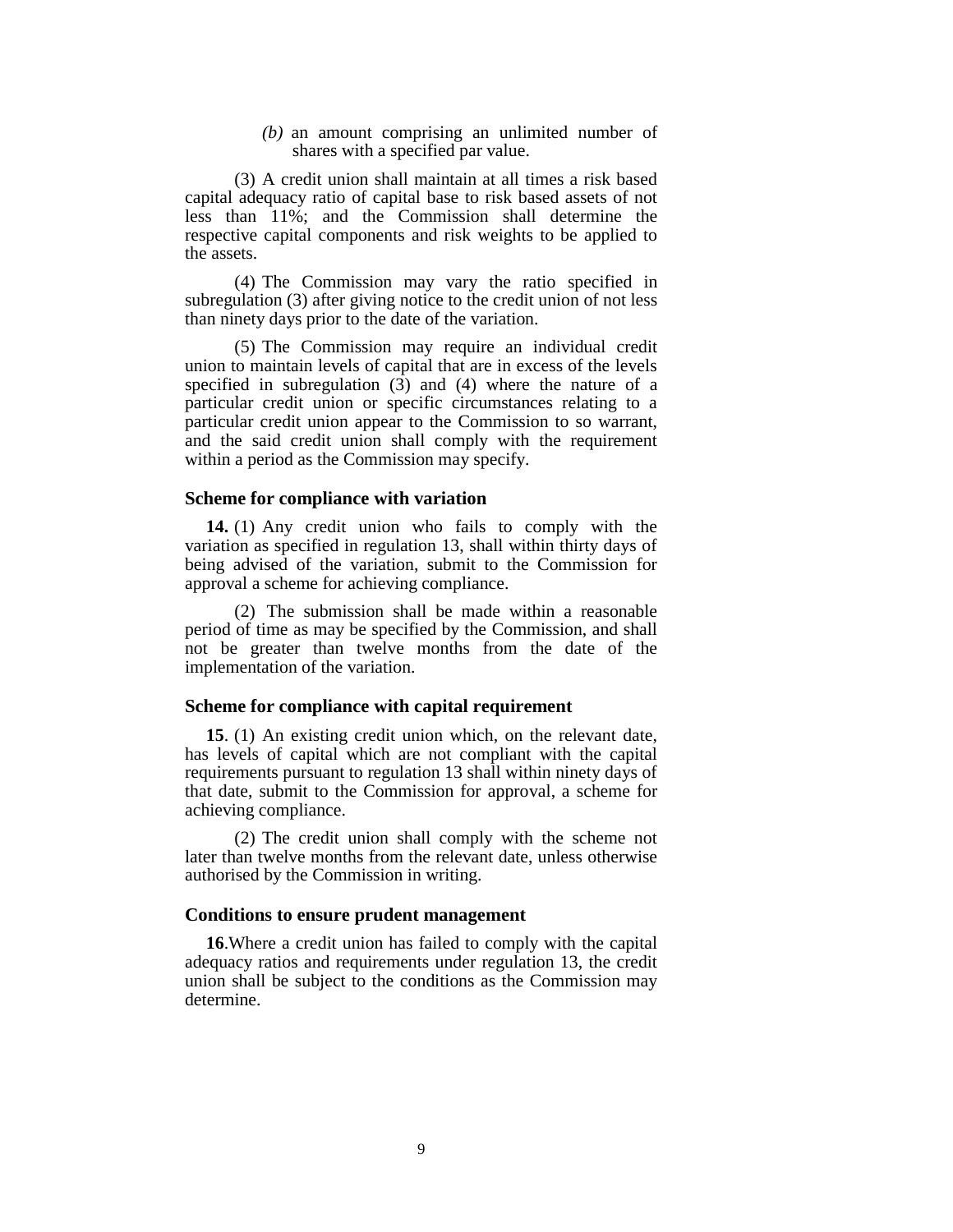#### **Stabilisation fund**

**17**. (1) A credit union shall establish and maintain a stabilisation fund for the purposes of providing assistance, advice and limited financial assistance to credit unions that are experiencing solvency problems or are insolvent.

(2) The stabilisation fund shall be administered by a person as the Commission may determine, with the approval of the credit unions licensed under the Ordinance.

(3) The Commission shall decide on the size of the stabilisation fund, the length of time for the fund to accumulate and the Commission shall set a period for reviews.

(4) After, each review the Commission shall determine the contributions to be made by each credit union.

## **Liquidity requirements**

**18.** (1) Pursuant to section 55 of the Ordinance, a credit union shall maintain a minimum liquidity ratio of 15% or such higher ratio as determined by the Commission.

(2) The Commission shall issue prudential guidelines in respect of the calculation of the ratio.

(3) A credit union shall maintain and demonstrate access to sufficient contingent liquidity to enable it to meet its normal cash flow requirements, including withdrawals and disbursements, as estimated by the credit union.

## **Reserve fund requirements**

**19.** (1) A credit union shall ensure that all reserves held in accordance with, and for the purpose of this part and section 54 of the Ordinance are—

- *(a)* perpetual in nature;
- *(b)* freely available to absorb losses;
- *(c)* realised financial reserves that are:
	- (i)unencumbered; and
	- (ii)non-distributable.

(2) For the purposes of subregulation (1) any instrument classified or contributing to a reserve shall, in order to be eligible shall—

> *(a)* not be used as security or subject to an encumbered guarantee which enhances its seniority;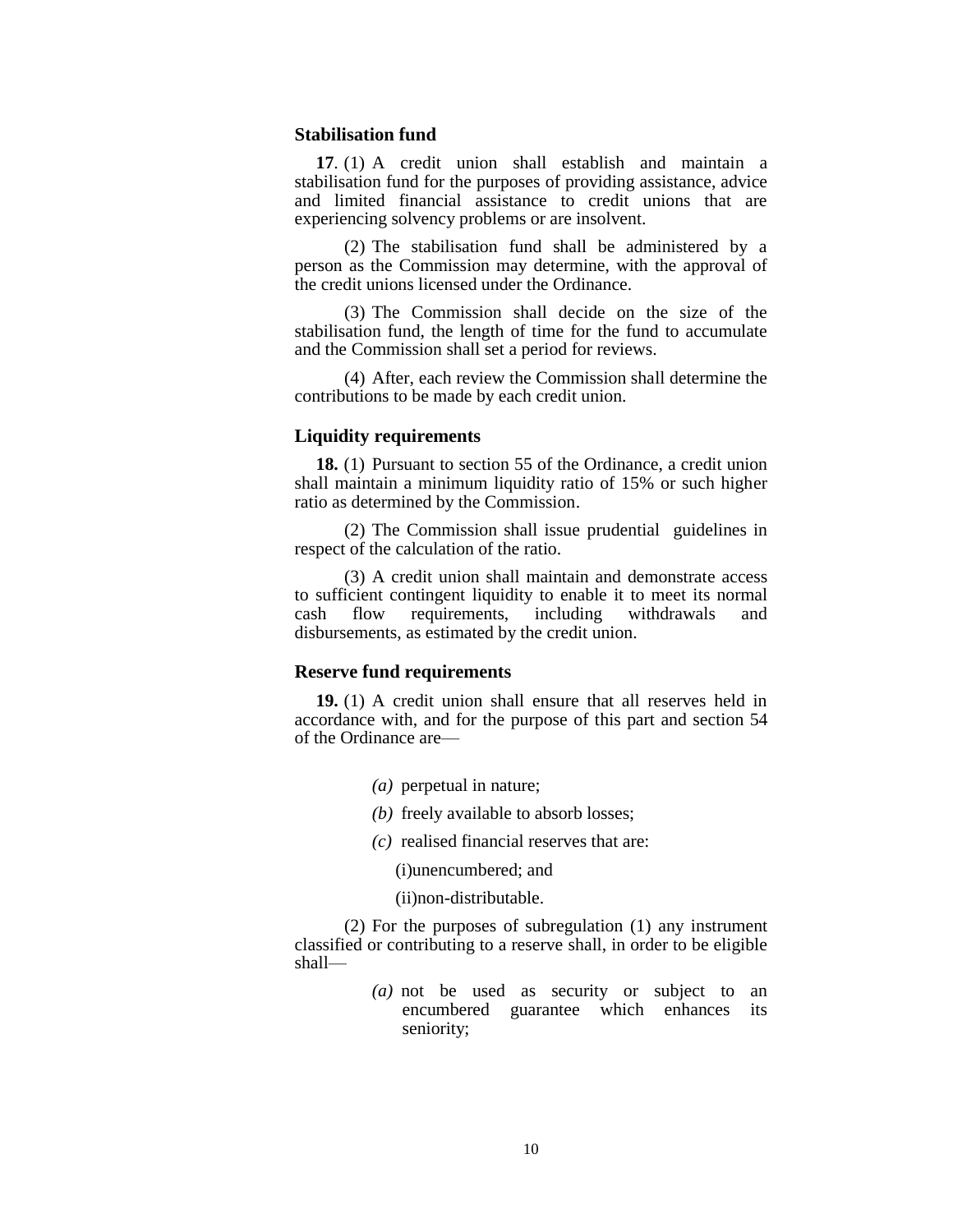- *(b)* not have preferential distribution rights;
- *(c)* rank below all other claims in the event of a liquidation;
- *(d)* qualify as a reserve for accounting purposes.

(3) Subject to subregulation (1), a credit union shall establish and maintain a minimum statutory reserve of at least 10 % of the assets of the credit union.

(4) All membership fees are to be transferred to the statutory reserves of the credit union.

(5) The statutory reserves may be invested in accordance with section 58 of the Ordinance and Schedule 1 of the Ordinance.

(6) The investments that represent the total of the statutory reserves invested under subregulation (5) shall be identified in the accounts of the credit union.

(7) The statutory reserves shall not be distributed to members except in the case of a dissolution of a credit union.

(8) A credit union shall monitor its statutory reserves on a continuous basis to ensure compliance with this regulation.

(9) Where a credit union fails or is unlikely to comply with its statutory reserve requirement pursuant to section 54 of the Ordinance, the credit union shall, on becoming aware of this information, notify the Commission in writing no later than the close of the following business day.

#### **Dividend and allocation of surplus**

**20.** (1) A credit union shall satisfy all requirements under section 54 of the Ordinance before declaring or paying a dividend.

(2) A credit union shall not declare or pay any dividend or offer loan interest rebate without the written approval of the Commission.

#### PART VI

## BUSINESS OF A CREDIT UNION

### **Enforcement of charge**

**21.** (1) Repossessed property may not be sold by a credit union to an employee, an officer of that credit union or their relative on any terms that are more favourable than those offered to other members.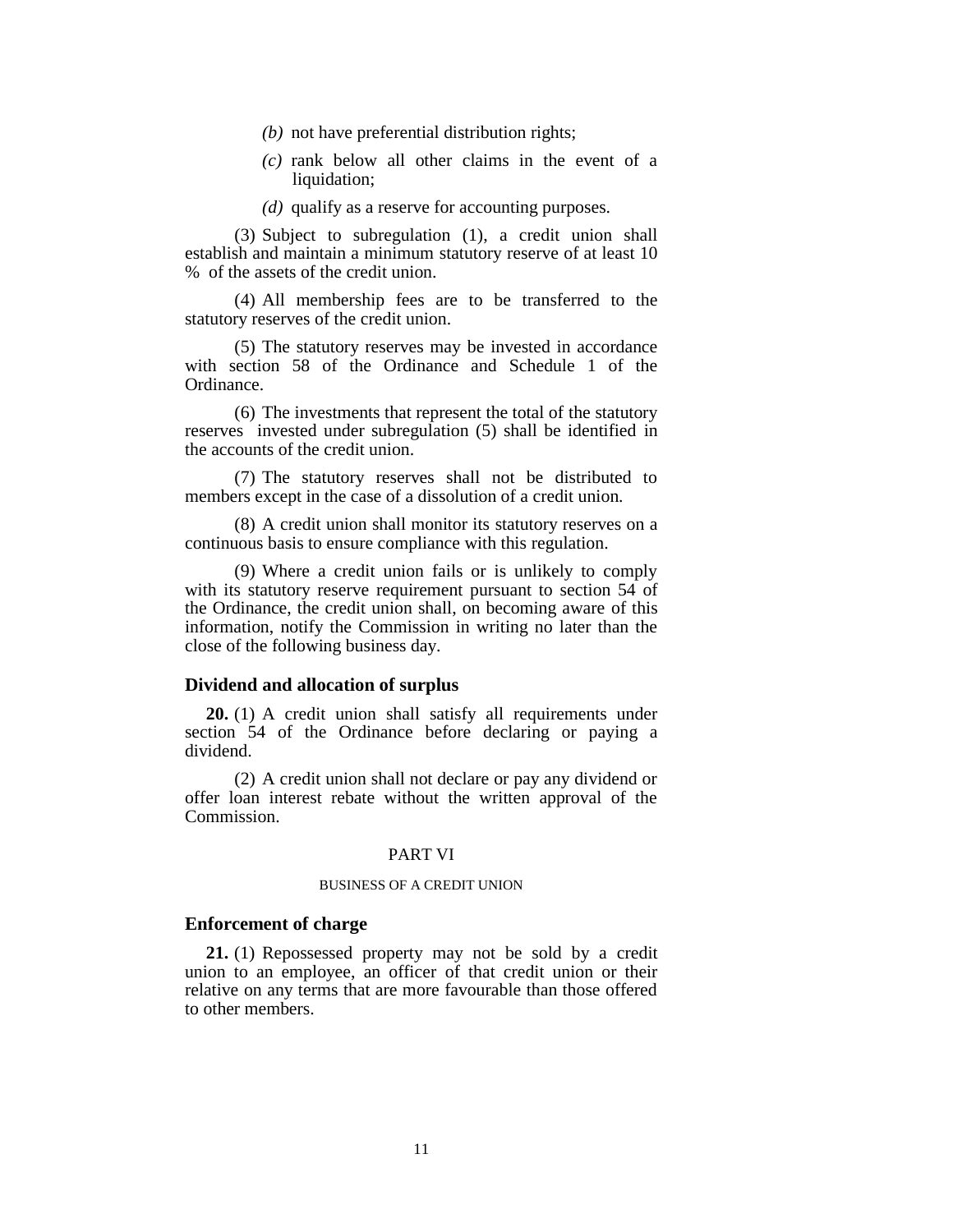(2) Where a credit union acquires property in the course of satisfaction of any debt due to it, the property shall be disposed of within five years unless expressed written permission of the Commission is obtained.

#### PART VII

#### LOAN ADMINISTRATION

#### **Lending**

**22**. (1) Pursuant to section 107 of the Ordinance, an application for a loan shall be made on a form provided by the credit union and shall state—

- *(a)* the amount of the loan required;
- *(b)* the purpose for which the loan is required;
- *(c)* the period for which it is required;
- *(d)* the security if any offered;
- *(e)* the applicant's permission for the credit union to conduct checks on his credit worthiness and the validity of any security offered; and
- *(f)* any other information the credit committee or loan officer may require.

(2) The approval of a loan application shall be in writing and the credit committee or loan officer approving the loan shall ensure that the approval specifies—

- *(a)* the amount approved;
- *(b)* the date of approval;
- *(c)* the terms of payment;
- *(d)* the rate of interest;
- *(e)* any security to be held by the credit union;
- *(f)* any guarantees to be taken; and
- *(g)* any conditions that may be specified by the credit committee or the person approving the loan in addition to the conditions in paragraph *(a)* to *(f)*.

(3) A loan granted by a credit union shall be evidenced by a signed loan agreement between the credit union and the borrower and obligor.

(4) A member of the board of a credit union, a credit committee, or the supervisory committee or any other person who has been authorised to approve loans shall not be present at the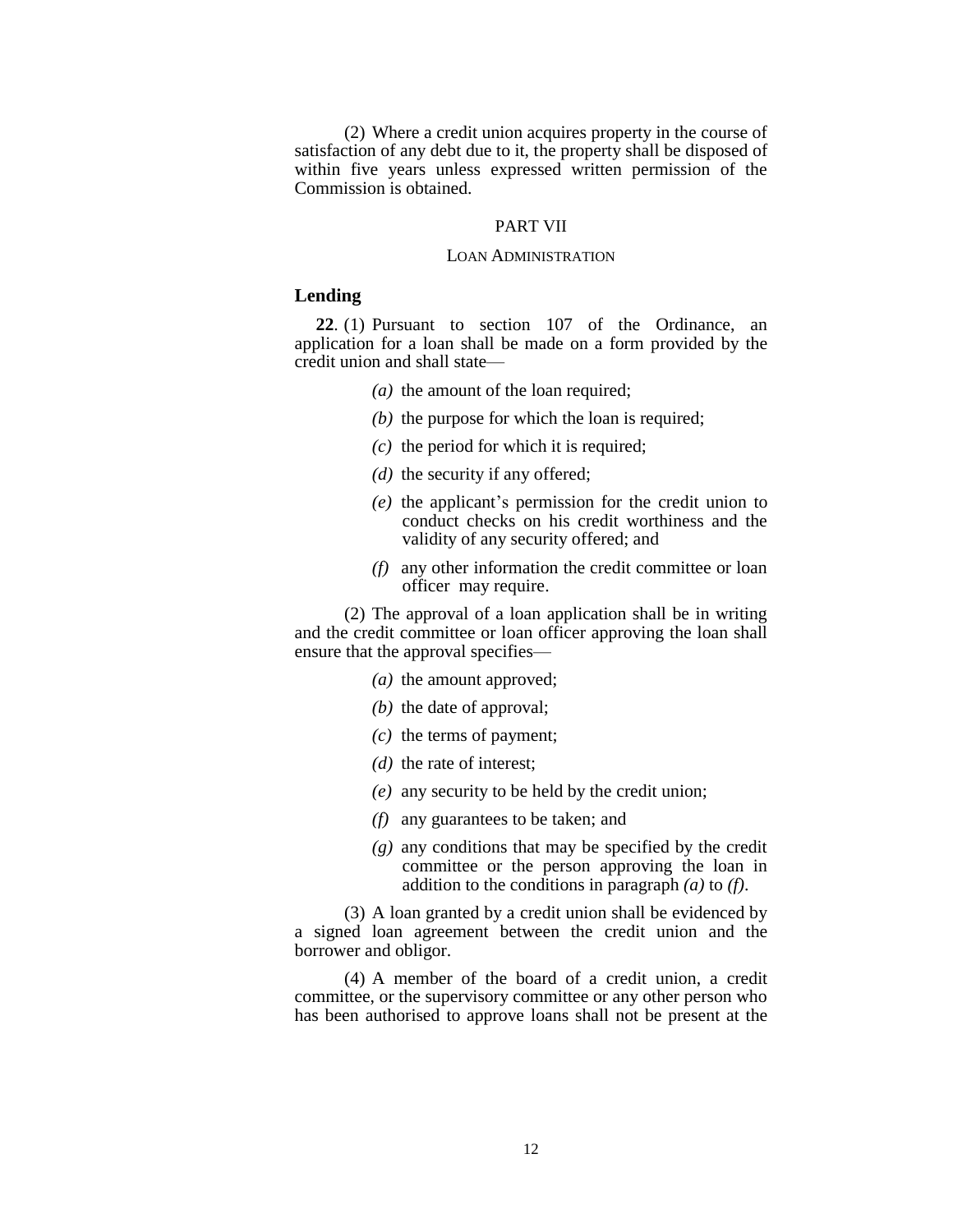discussion of the approval of a loan or approve a loan to himself or to any person with whom he has a fiduciary relationship.

(5) Where a member of a credit union desires a loan in excess of the sum standing to his credit, he shall indicate his financial standing when submitting the application for a loan referred to in subregulation (1).

(6) No registered credit union shall lend to any member an amount exceeding 10% of the aggregate of the credit union's capital or such lesser percentage as is specified in the by-laws.

# **Borrowing by member of a board of a credit union, committee members, officers and employees**

**23**. (1) Subject to section 110, 111, and 112 of the Ordinance, no officer, a member of a board of a credit union, or any committee member shall borrow from the credit union an amount in excess of the value of his holdings, unless approved by a vote of two-thirds of the other members of the board of a credit union, credit committee and supervisory committee sitting together.

(2) A credit union may grant a loan or aggregate loans to a member of a board of a credit union, a committee member, an officer or employee, related party or relative subject to the following—

- *(a)* the terms of the loan shall be granted in accordance with subregulation (1);
- *(b)* a loan shall not be granted on terms more favourable than those extended to other members of a credit union, except a loan granted as a benefit to an employee of a credit union;
- *(c)* a member of a board of a credit union, a committee member, an officer or an employee of a credit union who makes an application for a personal loan or who has a conflict of interest with a borrower shall disclose to the credit union the existence and nature of that conflict;
- *(d)* a credit union shall not permit a member of a board of a credit union, a committee member, an officer or an employee to act as co-makers, guarantors or endorsers of loans to other members of a board of a credit union, committee members, officers, employees, related party or relative, except where a loan is granted to a spouse of a member of a board of a credit union, committee member, officer or employee;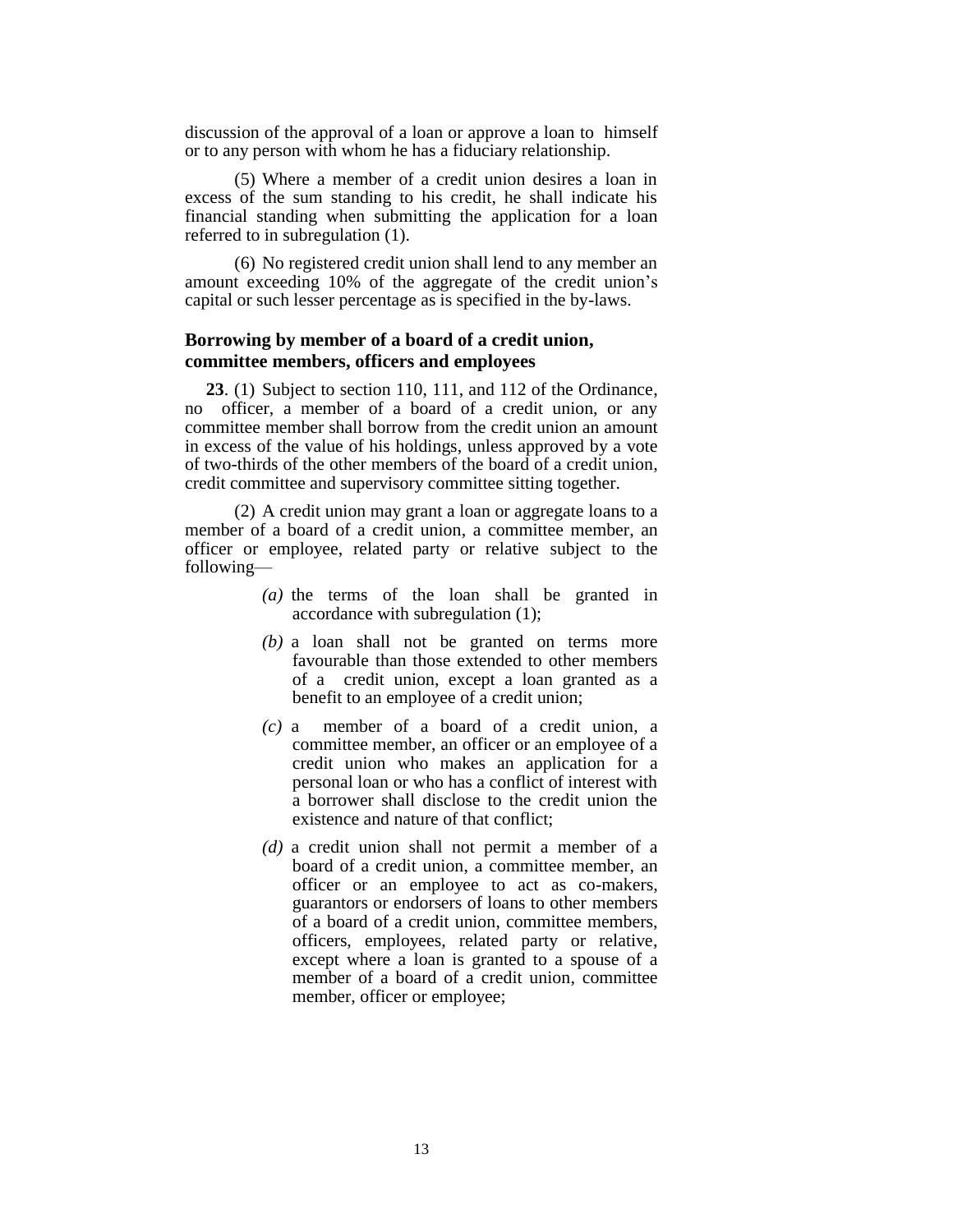- *(e)* a report on loans approved and refused to a member of a board of a credit union, a committee member, an officer or an employee of a credit union, and minutes of meeting where the loans were presented and approved or refused by the credit committee shall be submitted to the supervisory committee and the board of the credit union;
- *(f)* a loan shall not be made by a credit union to a body corporate if a majority of the shares of the body corporate is held by a member of a board of a credit union or an officer of a credit union, unless the application for the loan has been approved by the credit committee and the supervisory committee without the participation of a member of a board of a credit union.

(3) A meeting referred to in subregulation (1) is not properly constituted unless a quorum of the members are present.

## **Security for loans**

**24**. The board of a credit union shall by resolution establish a policy with respect to—

- *(a)* the collateral security required for approved loans;
- *(b)* the manner in which the fair market value of any real property obtained as a security for a loan is to be calculated.

### **Measuring loan impairment**

**25**. (1) A credit union shall not assign a value to a security interest in a tangible property unless the credit union possesses a duly registered chattel.

(2) No value may be given to a security interests in intangibles such as goodwill, quotas, wage assignments, or personal third party guarantee excluding Government guarantees.

### **Interest on loans**

**26.** (1) For the purposes of section 109 of the Ordinance, interest on loans may be paid at intervals not exceeding one month.

(2) A credit union shall not grant a discount or waiver of loan interest rates or other beneficial terms to a member of a board of a credit union or a committee member.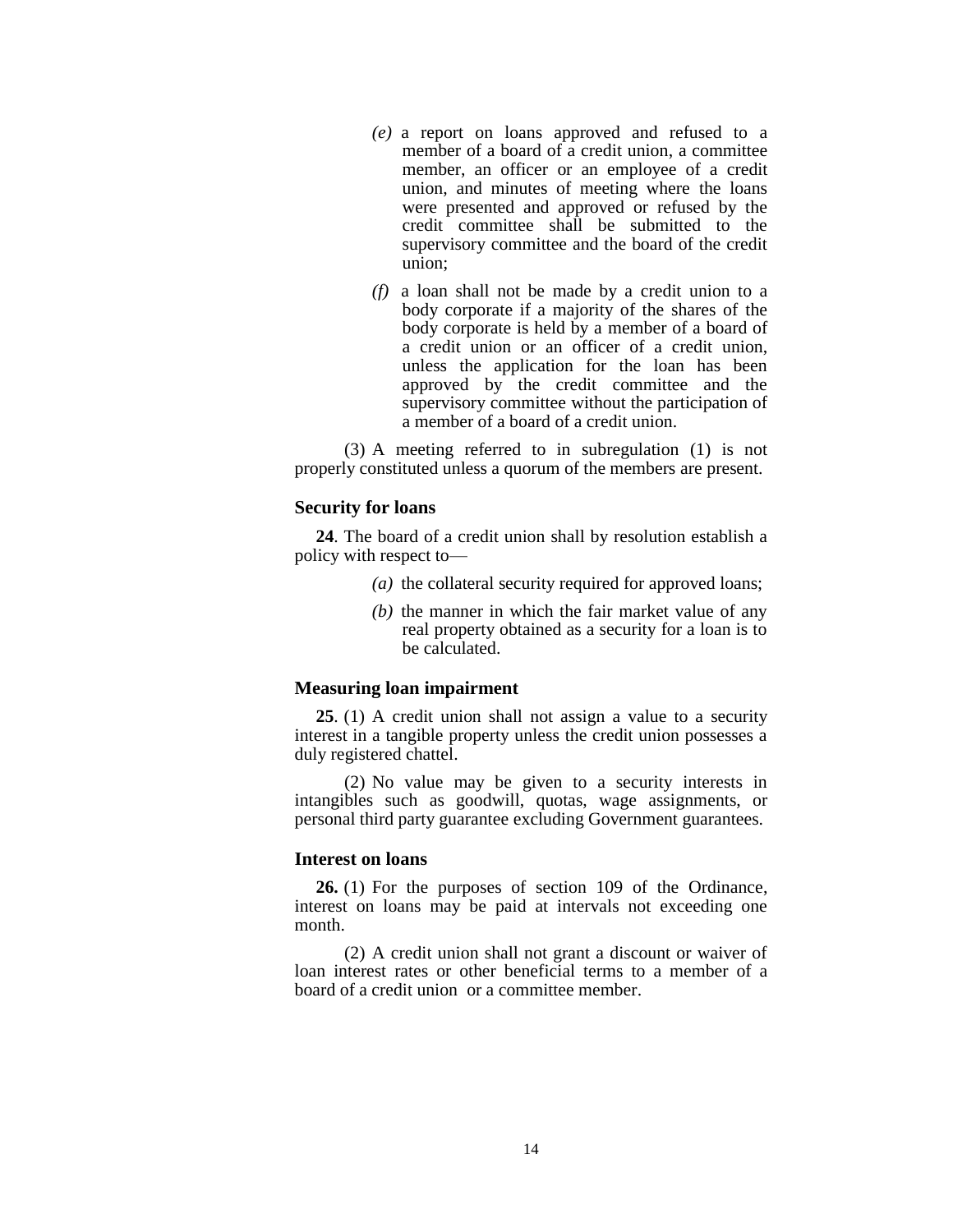(3) A personal loan granted by a credit union shall include a provision for monthly payments of principal and interest amortised over a maximum period of eighty-four months.

(4) A mortgage loan granted by a credit union on the security of real property shall include provision for either weekly, bi-weekly or monthly payments of principal and interest amortised over a maximum period of three hundred and sixty months.

(5) Hospitality and tourism, or other business loans granted by a credit union shall include a provision for weekly, biweekly, monthly or pre-defined seasonal payments of principal and interest amortised over a maximum period of eighty-four months.

(6) The maximum interval at which interest on a loan shall be paid is one month.

## **Interest on pass due loans**

**27**. (1) A credit union shall not continue to accrue interest income on a loan that is past due for ninety days or more.

(2) The interest accruing on loans past due for ninety days shall be reversed and shall not continue to be posted to the profit and loss account.

#### **Loan terms and conditions**

**28.** (1) Before the proceeds of a loan are disbursed the terms and conditions upon which the loan shall be granted and repaid shall be set out in an instrument in writing.

(2) A borrower may repay his loan prior to maturity in whole or in part on any day that the credit union is open for business.

(3) All transactions in a loan account of a member shall be shown by the necessary entries in a pass-book or statement to be delivered to each member.

(4) Where a mortgage on land or buildings is taken as security for a loan, the amount loaned shall not exceed 90% of the market value of the land or buildings.

(5) Before such a loan is made, the credit committee or a loan officer shall require an appraisal of the market value of the property by a qualified and competent appraiser selected by the applicant from a list of appraisers approved by the credit union and the appraiser shall be instructed and employed by the applicant.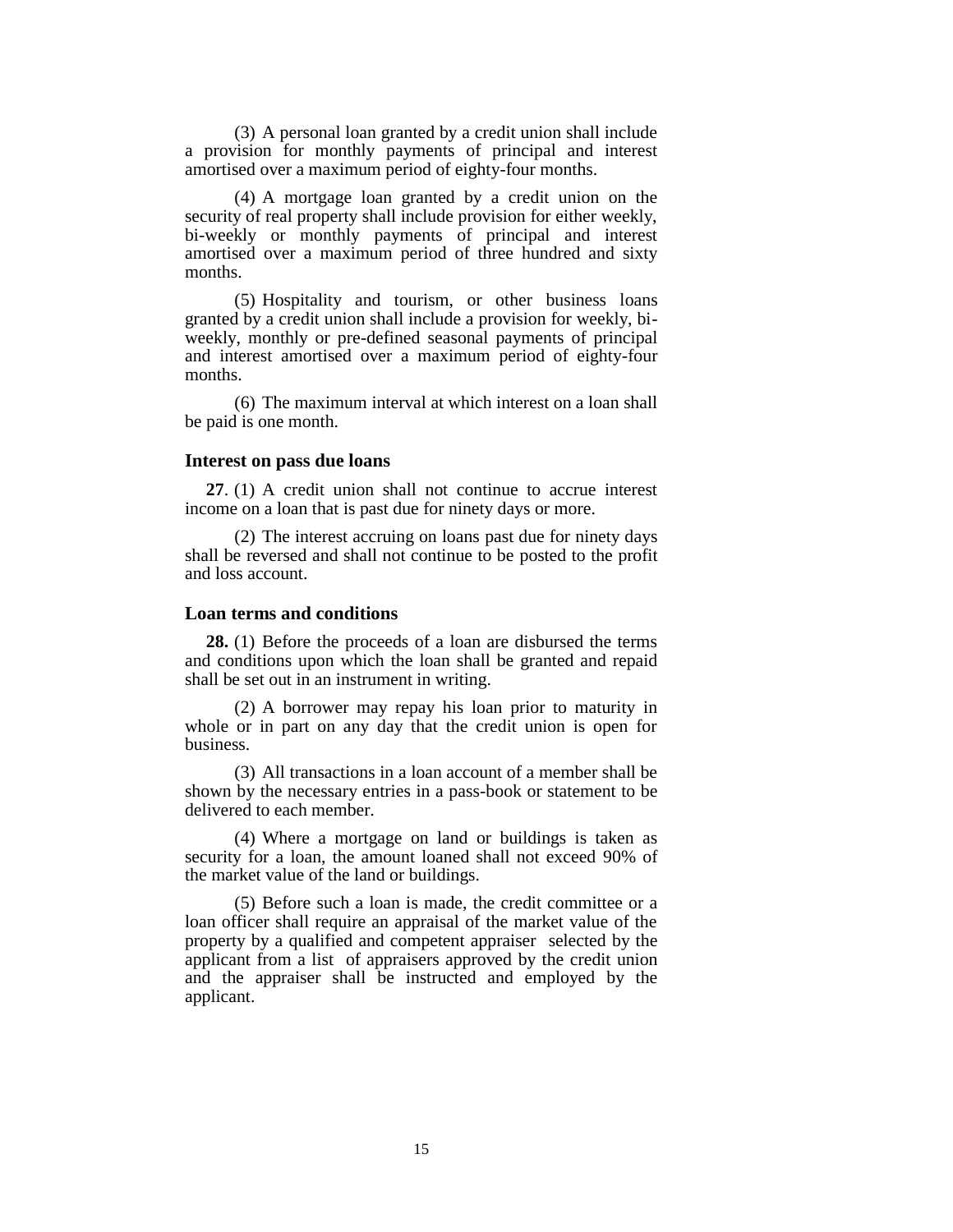(6) The expense of any appraiser employed pursuant to subregulation (5) shall be borne by the applicant for the loan.

(7) Where the credit committee is satisfied that a member has applied the proceeds of a loan to a purpose other than the purpose which was stated in the application for the loan, the credit committee may by notice to the borrower, demand full payment of the loan before the agreed date of payment.

## **Concentration limits**

**29.** A credit union shall not make—

- *(a)* a commercial loan, where such a loan would cause the amount of outstanding commercial loans of the credit union to exceed 50% of the credit union statutory reserves;
- *(b)* a loan to another credit union, where such loan would cause the total amount outstanding loans to exceed 12.5 % of the statutory reserve.

### **Large exposure limit**

**30**. (1) A credit union shall not make a loan to a borrower or a group of borrowers who are connected which would cause the credit union to have a total exposure to a borrower or group of borrowers who are connected of greater than or 10% of the statutory reserve of the credit union.

(2) Where the exposure to a borrower or a group of borrowers who are connected exceeds the limit set out in subregulation (1), the credit union shall hold the amount of the exposure that is in excess of the limit in a realised reserve, separate from the statutory reserve of the credit union.

#### **Lending requirements**

**31.** (1) The maximum period for which a credit union can lend to any member shall be stipulated in their by-laws.

(2) A credit union shall not lend an amount exceeding 10% of its institutional capital or 2% of the aggregate withdrawal shares, whichever is less, to any individual member and its total loan portfolio shall not exceed 80% of the credit union's total assets.

## **Doubtful loans allowance**

**32.** (1) In this regulation—

"delinquent loan" means a loan on which the agreed repayment terms have not been kept;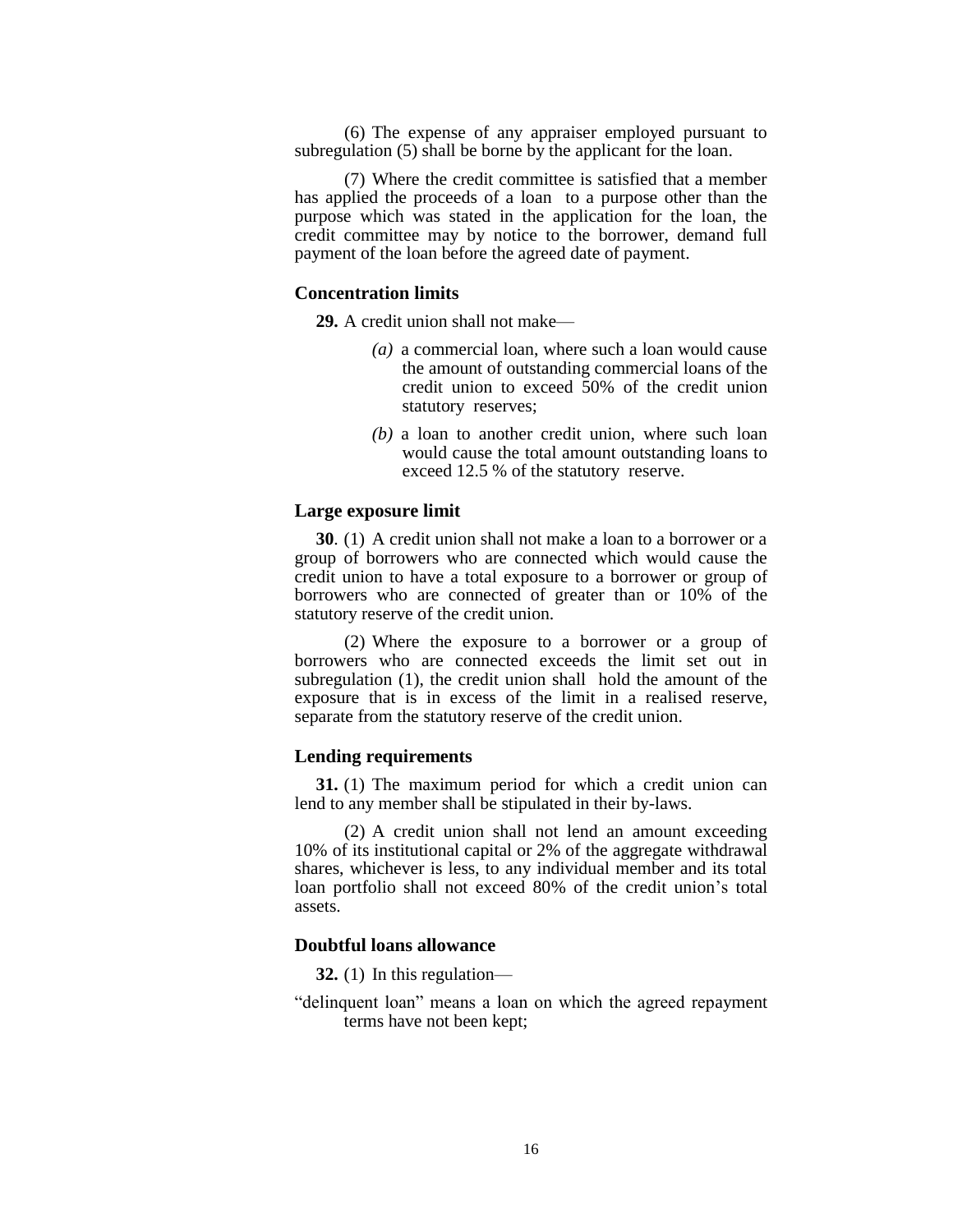"doubtful loan" means any outstanding loan in arrears for a period exceeding three months.

(2) Where a credit union identifies a loan as a doubtful loan, the credit union shall immediately allow for the doubtful loan by establishing on its books and accounts an allowance for the doubtful loan in accordance with these Regulations—

- *(a)* reporting on the income statement it prepares, including its annual income statement required pursuant to section 75 of the Ordinance, as a loss from income, and an amount as an allowance for doubtful loans equal to the sum of allowances for all doubtful loans;
- *(b)* reporting on the statement of financial position it prepares, including its annual statement—
	- (i) the value, as an asset of its doubtful loans in an amount equal to the value of all of the doubtful loans as stated on its books and accounts less the allowance for the doubtful loans established in accordance with paragraph *(a);* and
	- (ii) in accordance with these Regulations, any property or other asset acquired in the financial year pursuant to a foreclosure or other realisation proceedings in relation to a loan that was a doubtful loan.

(3) A credit union shall report to the Commission at the end of each financial year—

- *(a)* the number and amount of doubtful loans for which an allowance is required to be made in accordance with these Regulations in the financial year; and
- *(b)* the value of property and other assets recovered in that financial year in respect of a doubtful loan.

(4) The board of a credit union shall cause a list of all doubtful loans to be available at the registered office of the credit union for an examination required by the credit committee, supervisory committee and the auditor of the credit union and the board of a credit union shall send a copy of that list to the Commission.

(5) The list mentioned in subregulation (3) shall include, with respect to each doubtful loan—

- *(a)* the name of the borrower;
- *(b)* the amount of the loan; and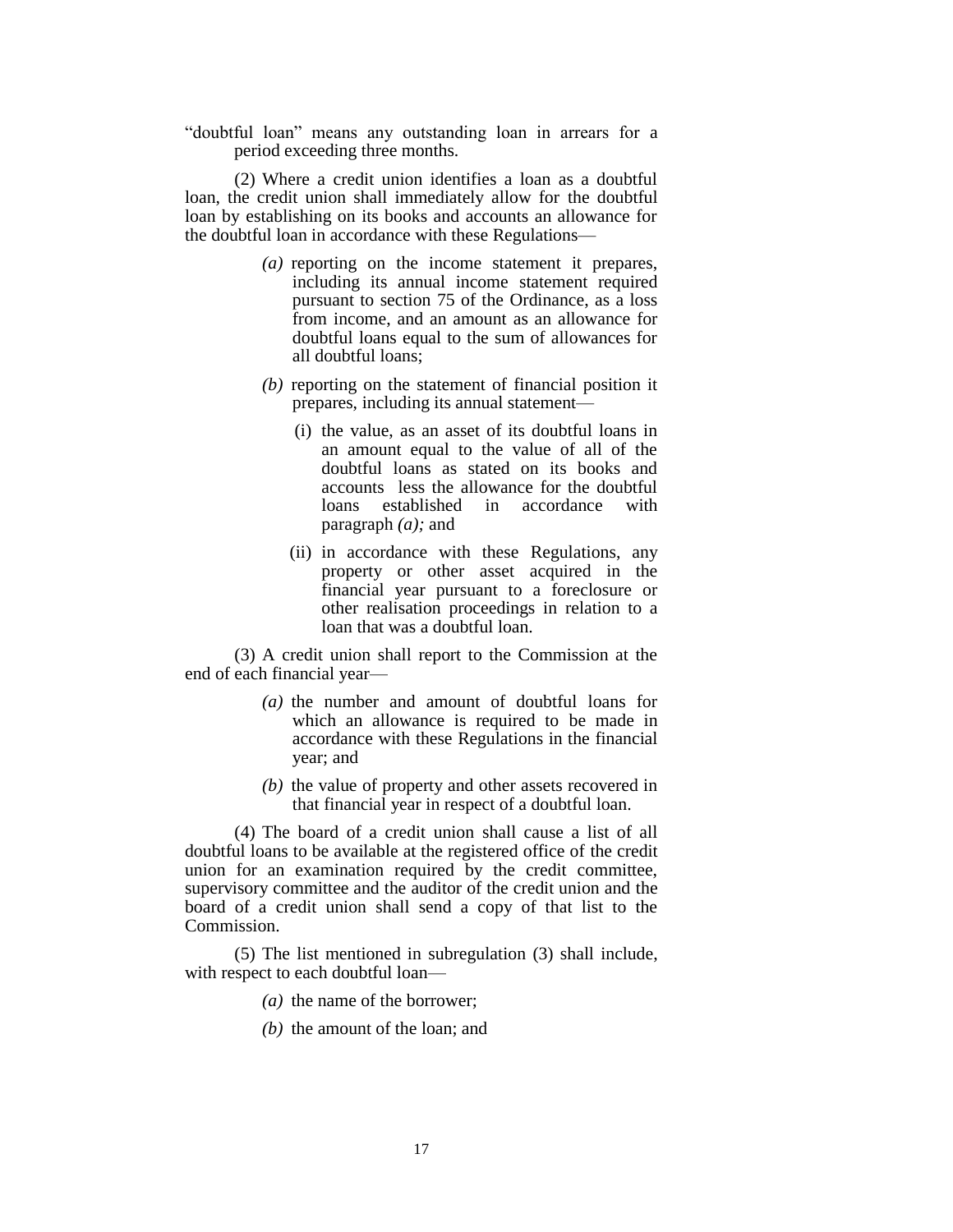*(c)* the amount of any allowance required to be made under these Regulations.

(6) Where a credit union determines that the allowance for doubtful loans required by subregulation (1) shall result in a net loss on its statement of comprehensive income for the financial year, it shall immediately notify the Commission in writing of that fact.

(7) Pursuant to regulation 35 and subject to the approval of the Commission, a credit union may use its statutory reserves for the following purposes—

- *(a)* to make good any deficiencies created by its operations; and
- *(b)* to charge off losses on its investments.

(8) When reporting a delinquency, a credit union shall report the entire loan balance outstanding and not only the repayment due.

#### **Doubtful loan charge-off**

**33**. (1) The principal of a loan classified as doubtful for more than three hundred and sixty five days shall be charged off against the provision for doubtful loans, and shall not be reported on a credit union's statement of financial position.

(2) Any accumulated or accrued interest with respect to a charged off loan shall be reversed at the time of charge-off.

(3) An account for charged-off loans shall be maintained separately from the other accounts of the credit union and these loans may continue to accrue interest to maintain adequate records of the borrower's full indebtedness.

(4) Where the board of a credit union approves a loan for a charge-off, the borrower's name along with the amount to be charged-off, shall be recorded in the minutes of the board of a credit union meeting.

(5) Where charged-off loan amounts are recovered these are to be treated as income.

## **Other financial assets allowance**

.

**34**. Where a credit union identifies that an actual loss shall be incurred on a financial asset or where the recoverable amount of the asset is less than its carrying value, the credit union shall make provision for this loss.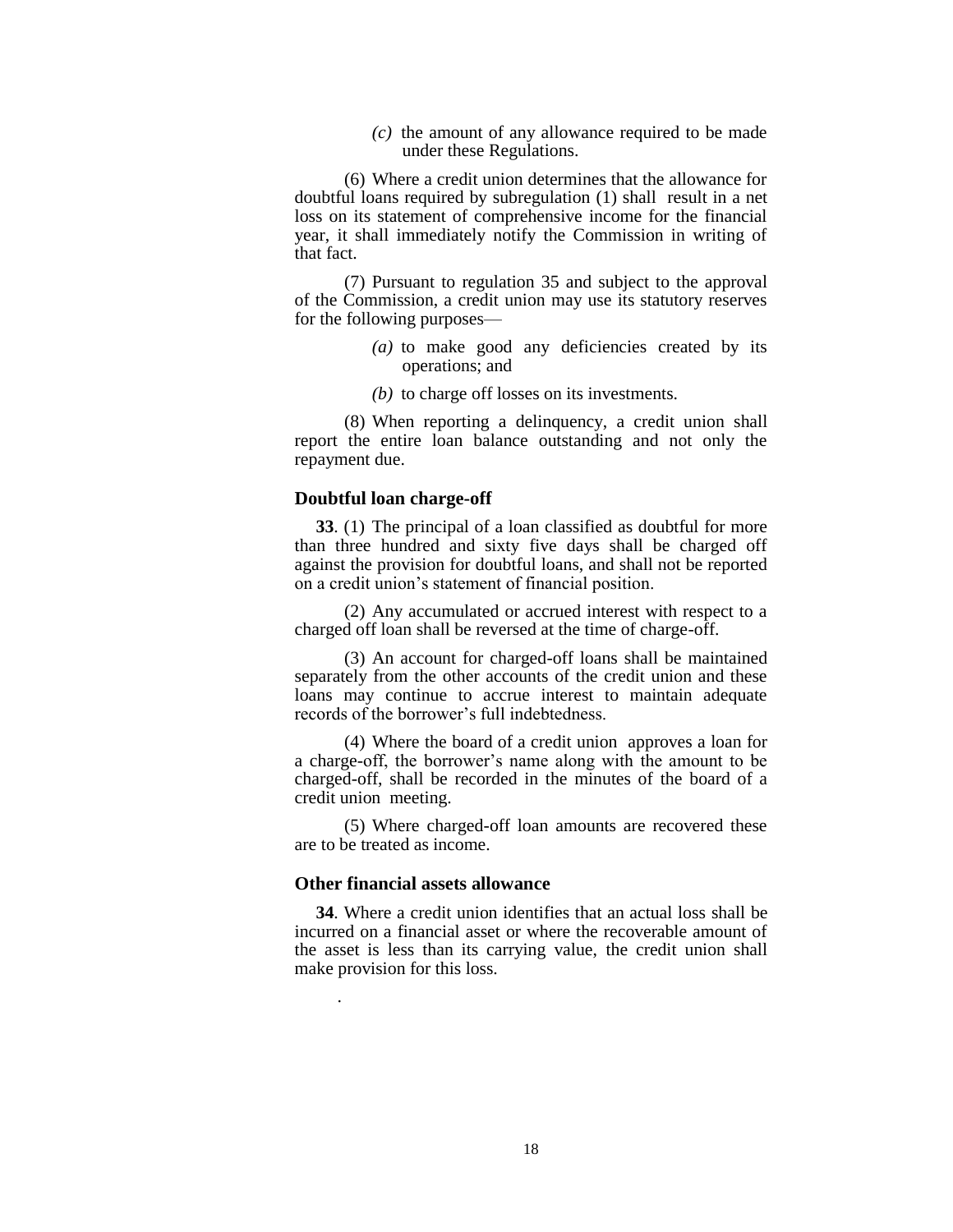#### PART VIII

## PROPERTY AND FUNDS OF CREDIT UNION

#### **Investments**

**35**. (1) For the purposes of section 58 and Schedule 1 of the Ordinance, the investment policy shall address, the following—

- *(a)* the purpose and objectives of the investment activities;
- *(b)* the types of permissible investments;
- *(c)* persons authorised to make investments or divestments;
- *(d)* diversification of investments.

(2) Investments are to be purchased with the intention to "hold to maturity" and trading securities for profit shall be avoided.

(3) A credit union shall not make investments with a member of a board of a credit union, officers, employees, related party or a relative.

#### **Acceptance of deposits**

**36**. (1) For the avoidance of doubt, a credit union shall not accept deposits from non-members.

(2) A credit union shall not without the approval of the Commission, accept deposits for a term that is stipulated in an agreement between the credit union and the depositor to be longer than five years.

(3) Deposits may be withdrawn on any day that the credit union is open for business but the board of a credit union may at any time require the depositor to give up to sixty days' notice in writing of his intention to withdraw the whole or any part of his deposit.

(4) Interest on deposits shall be calculated and paid by a credit union on the first day of the month following such deposits, provided that amounts deposited on the first day of any month shall be placed on interest from that date.

(5) Where a credit union accepts deposits for a term that is stipulated in an agreement between the credit union and a depositor, the credit union shall provide a receipt to the depositor showing—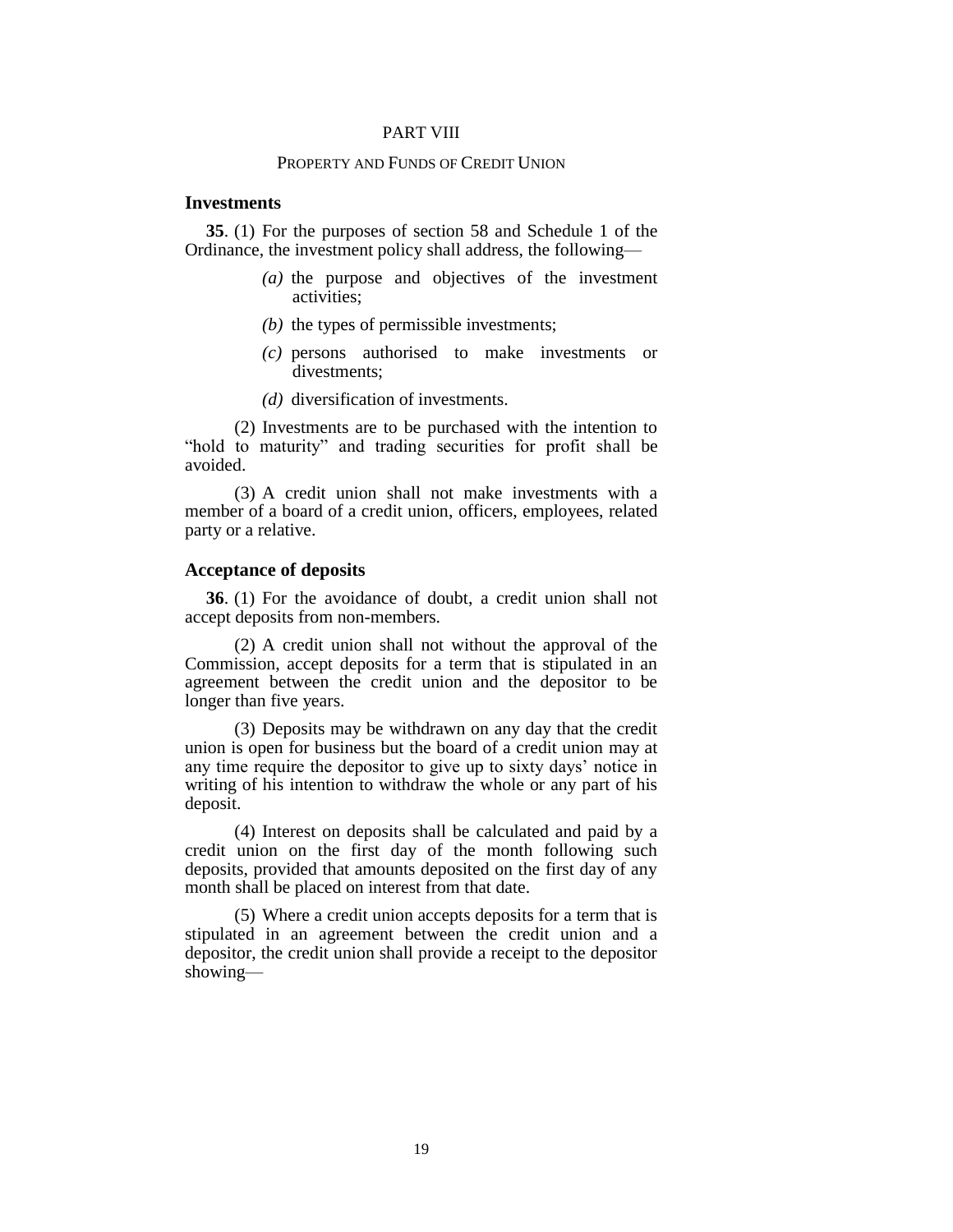- *(a)* the terms and conditions on which the funds are deposited by the depositor and accepted by the credit union;
- *(b)* the date on which the deposit matures;
- *(c)* the rate of interest to be paid by the credit union on the funds deposited;
- *(d)* the time when interest shall be paid by the credit union; and
- *(e)* any conditions that the board of a credit union may stipulate for the withdrawal of funds by the depositor prior to the date the deposit matures.

(6) Where a person has deposited funds in an account with a credit union, that person is entitled to receive, and the credit union shall provide a statement showing the transactions conducted by that person involving the person's account, the balance of funds in the account and any other information which may reasonably be considered important.

(7) The board of a credit union may determine the form in which the statements required pursuant to subregulation (6) shall be given.

## PART IX

#### AMALGAMATION

## **Amalgamation of credit unions**

**37.** (1) Pursuant to section 191 of the Ordinance, credit unions which have agreed to amalgamate are responsible for preparing and submitting to the Commission all documentation as outlined in the Prudential Standards.

(2) The Commission has the right to require additional information or documents necessary to make the final decision on the approval or denial of the amalgamation.

(3) The amalgamating credit unions shall—

- *(a)* agree on the by-laws for the regulation of the proposed amalgamated credit union;
- *(b)* each approve the terms of the amalgamation by a special resolution, which shall also approve the by-laws of their successor credit union; and
- *(c)* jointly apply to the Commission for the licence of the amalgamated credit union, and send to the Commission three copies of its by-laws signed by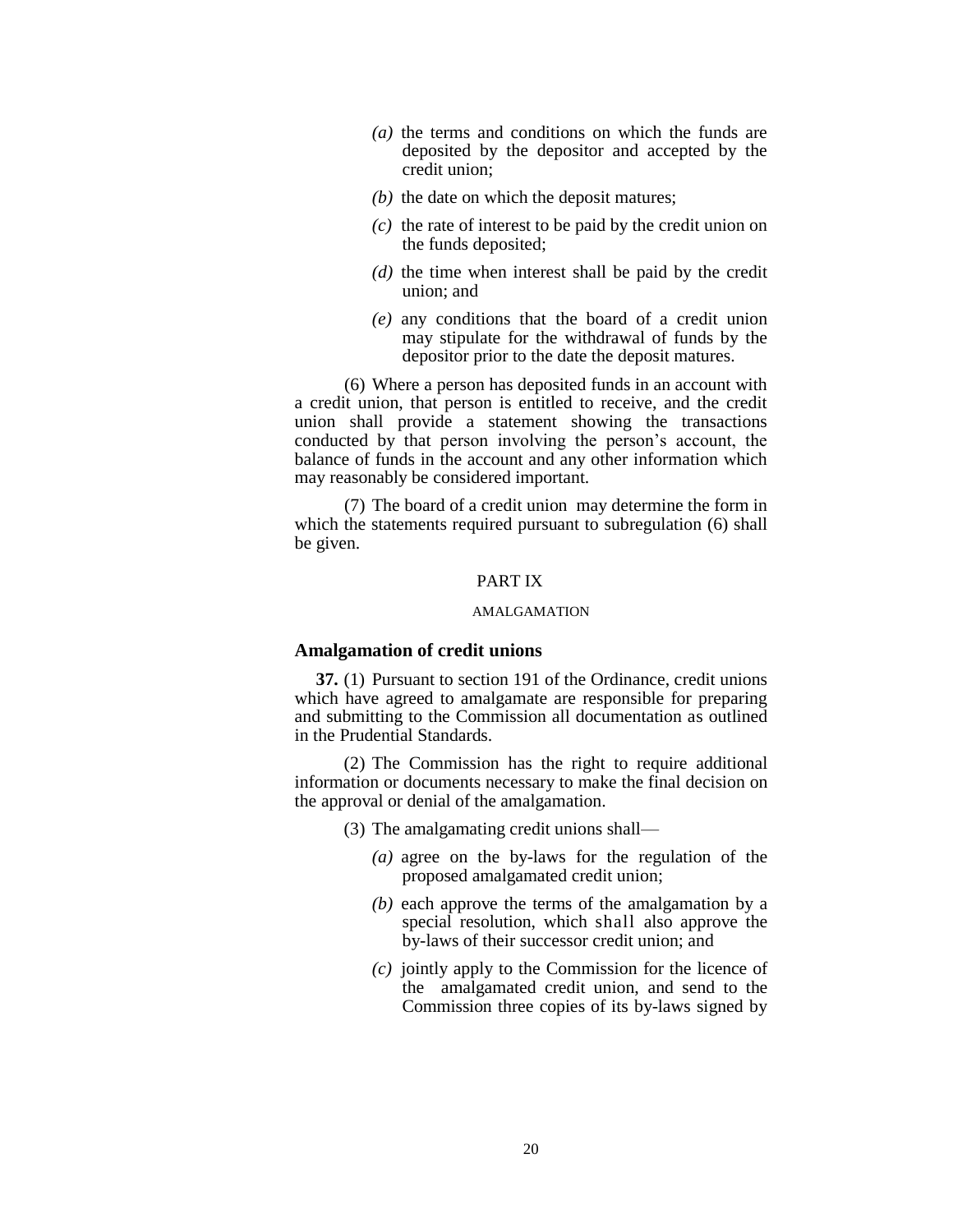the secretary of each of the amalgamating credit union.

(4) Once the Commission is satisfied that all the conditions set out in the Regulations and the Prudential Standards have been met, the by-laws of the newly amalgamated credit union shall be registered and a new licence issued, specifying the date from which the new entity shall take effect.

(5) Where the Commission grants approval for the amalgamation of two or more credit unions the old credit unions shall be dissolved, the licences cancelled and the register updated accordingly.

(6) Where ownership of any property is registerable and is duly registerable following the amalgamation the registerable property shall be registered in the name of the new credit union.

#### **Procedures for transfers**

**38.** (1) Pursuant to section 192 of the Ordinance, a credit union which proposes—

- *(a)* to transfer its assets, liabilities and other engagements to another credit union; or
- *(b)* to fulfil the engagements of another credit union,

shall notify every member of the credit union and the auditor of the credit union by means of a statement, in the form the Commission may direct, showing the matters specified in subregulation (2) together with a copy of the audited annual accounts for the most recent financial year.

(2) The matters to be specified in the statement referred to in subregulation (1) are—

- *(a)* the financial position of each credit union concerned as appearing from the most recent unaudited monthly statements;
- *(b)* details of any payments proposed to be made to members of each credit union concerned in consideration of the proposed amalgamation or transfer;
- *(c)* any changes to be made, in connection with the transfer, the terms governing outstanding loans;
- *(d)* details of the arrangements proposed in relation to the employees of each credit union; and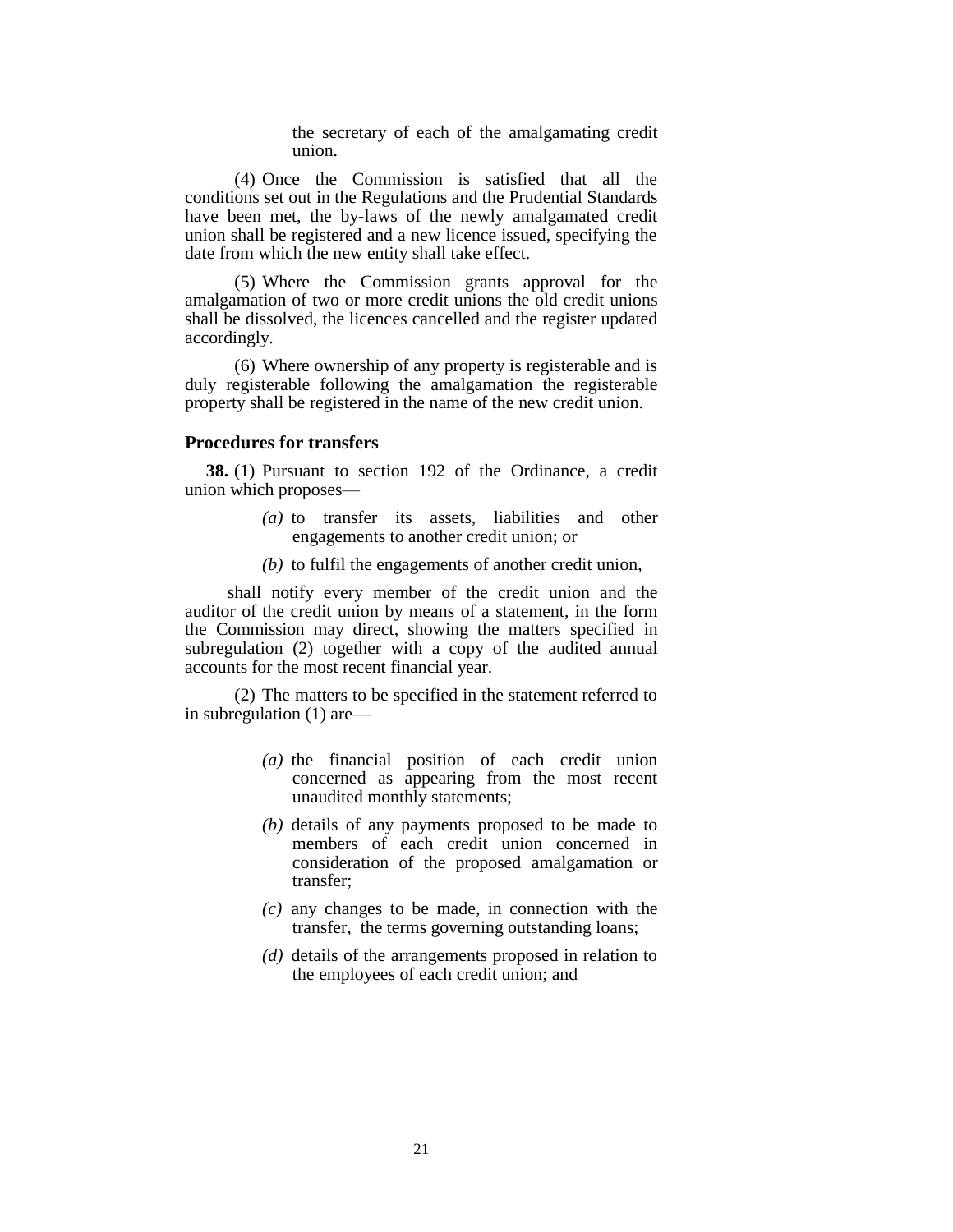*(e)* any other matter which the Commission may require in the case of a particular amalgamation or transfer.

(3) The statement under subregulation(1) shall not be sent to the members of a credit union, until it has been approved by—

- *(a)* the Supervisory Committee;
- *(b)* the members of the board of a credit union; and

*(c)* the Commission;

and it shall be sent so that the members are duly notified before the date on which they receive notice of any resolution which favours the transfer and that the resolution is to be moved at a general meeting of the credit union.

(4) Where any creditor objects in writing to the proposal, any claims made by him against the credit union shall be satisfied first.

## PART X

#### RECEIVERS AND RECEIVER-MANAGER

### **Appointment of receiver or judicial manager**

**39.** Pursuant to section 159 of the Ordinance, upon the appointment of a judicial manager by the Supreme Court, the powers of the board of a credit union shall cease and the judicial manager shall take immediate possession and control of a credit union's business and assets until—

- *(a)* he is discharged by the Supreme Court; or
- *(b)* the credit union is dissolved.

## PART XI

#### DISSOLUTION

#### **Notice of dissolution**

**40.** Upon dissolution of a credit union, a notice of dissolution shall be published for two consecutive weeks in the *Gazette* and at least one newspaper in national circulation.

## **Certificate of revival**

**41.** Where a dissolved credit union has been revived, the Commission shall issue a certificate of revival using a form approved by the Commission.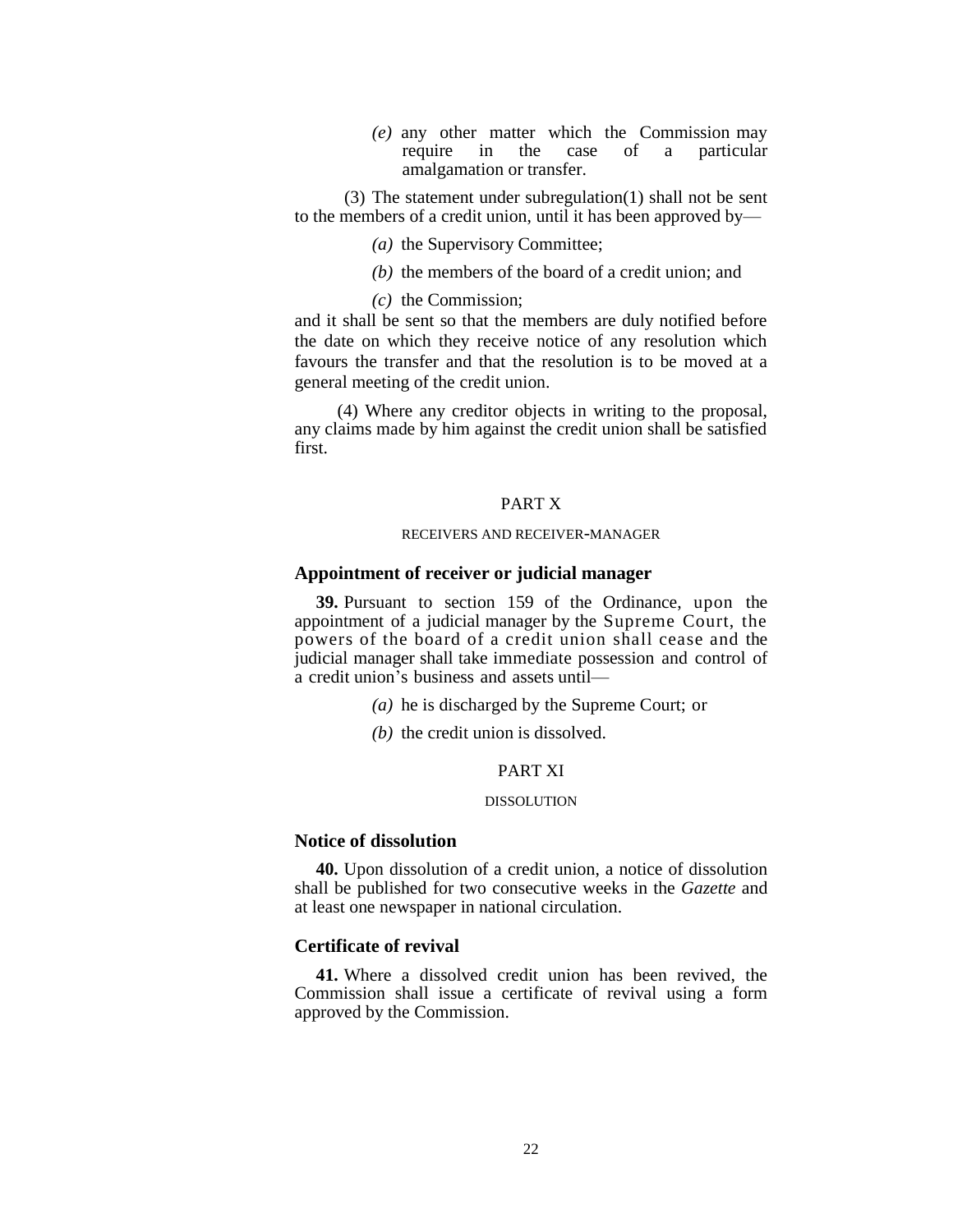## PART XII

#### DISPUTES

## **Referral of disputes**

**42.** A credit union shall include in its by-laws dispute resolution provisions to address foreseen and unforeseen disputes that are likely to arise.

## PART XIII

#### **MISCELLANEOUS**

# **Dormant Accounts**

**43**. A credit union shall include in its by-law provisions to address dormant accounts and shall ensure that the provisions are in conformity with the Dormant Accounts Ordinance.

**MADE** this 6<sup>th</sup> day of August 2019.

# **SHARLENE CARTWRIGHT-ROBINSON MINISTER FOR FINANCE**